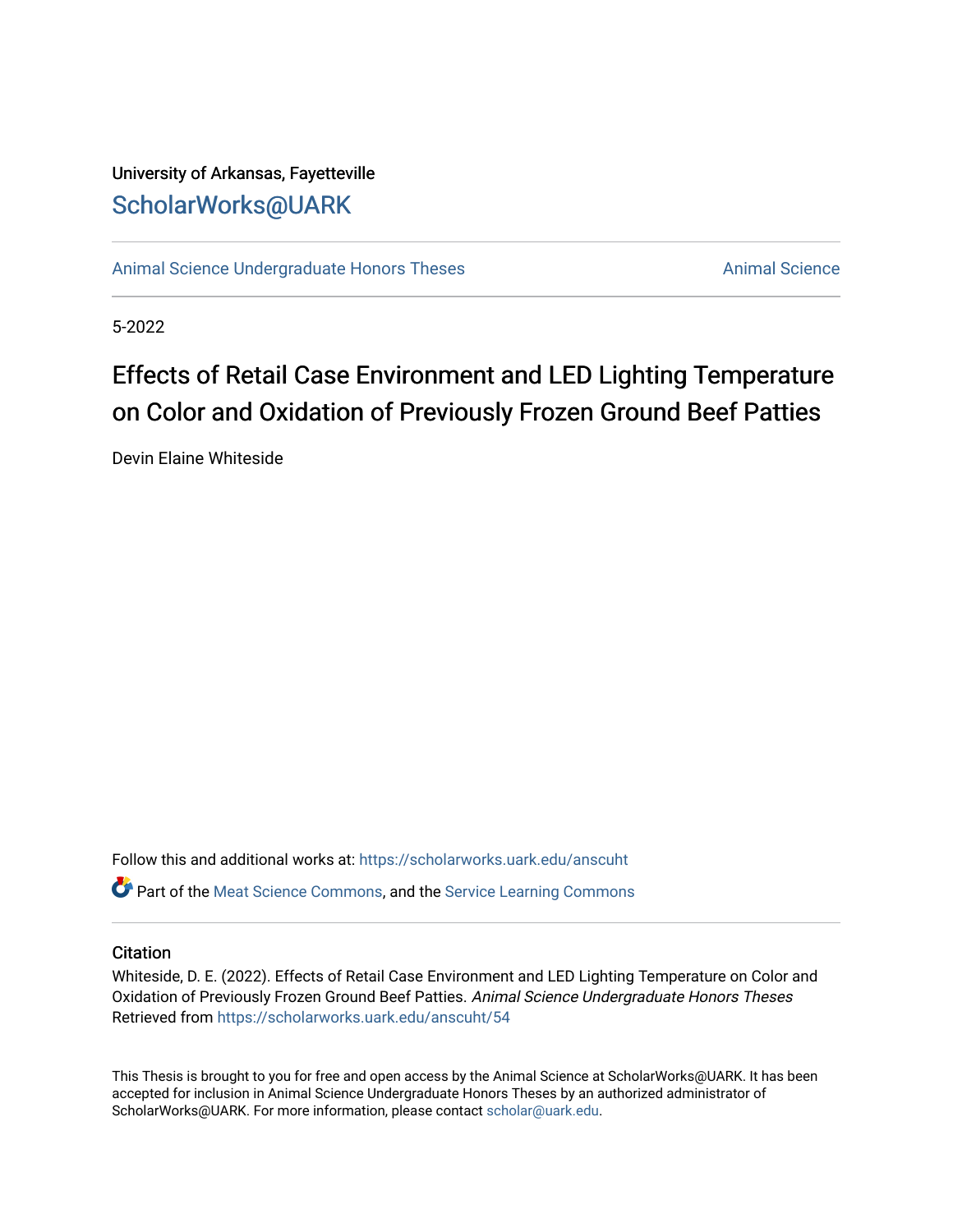# **Effects of Retail Case Environment and LED Lighting Temperature on Color and Oxidation of Previously Frozen Ground Beef Patties**

**Devin E. Whiteside**

**University of Arkansas**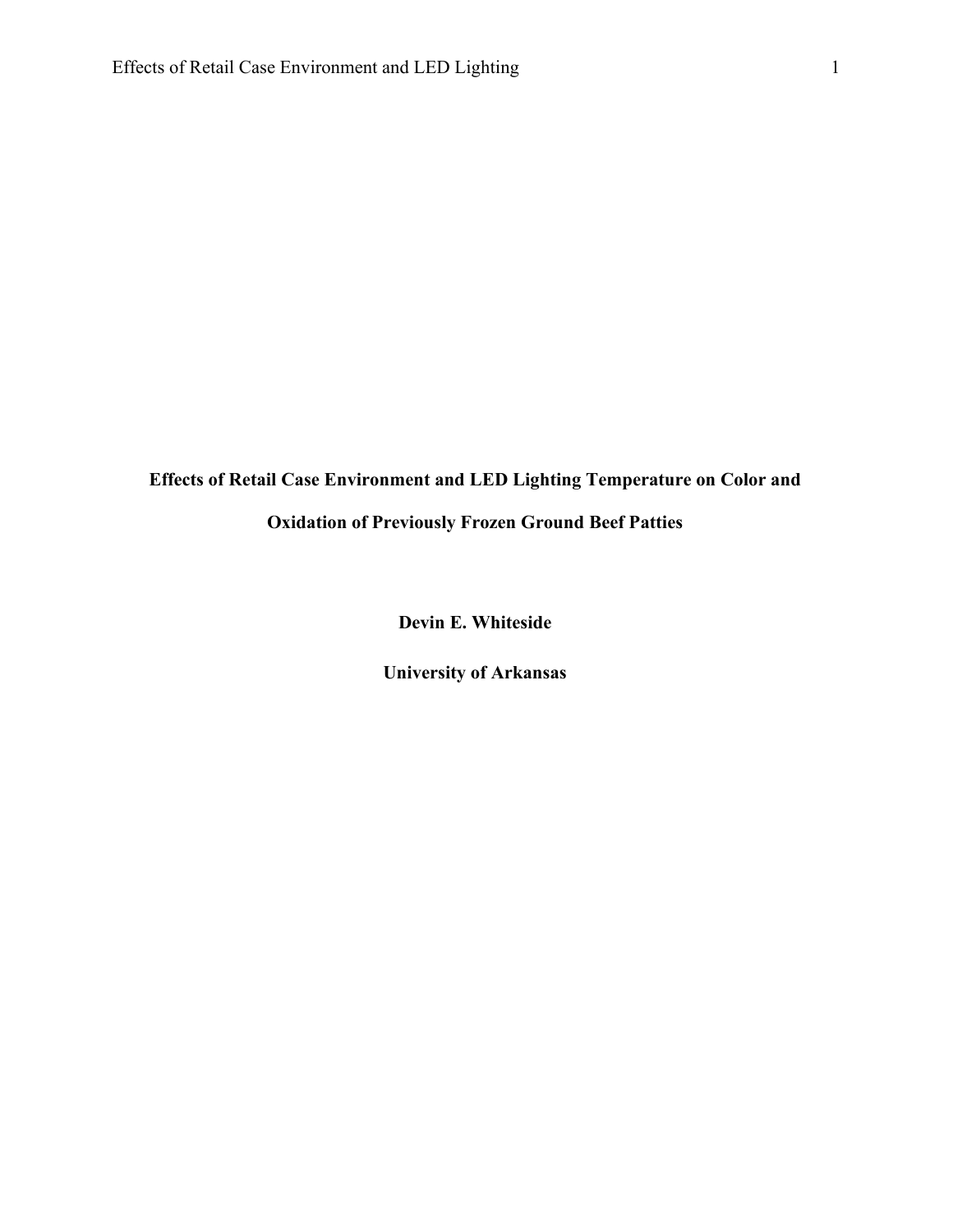# **Table of Contents**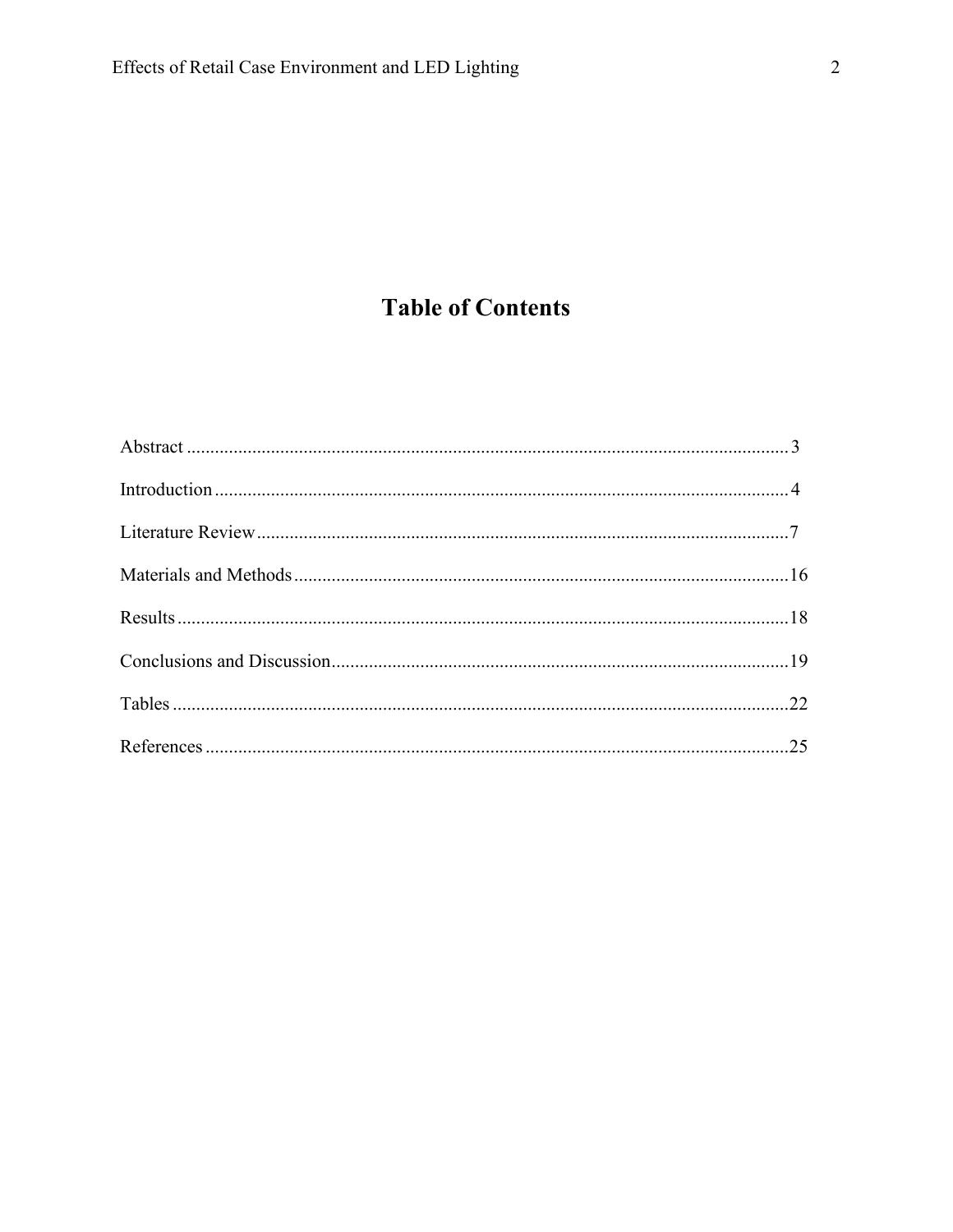# **Abstract**

The purpose of this study was to investigate different environments of retail cases and LED lighting temperatures to observe how these conditions affect oxidation of previously frozen ground beef patties. Coarse ground beef (85% lean) was purchased from a commercial beef processor, fine ground through a 10 mm grinder plate, and then formed into 1/3-pound patties with an automatic patty forming machine. Patties were then randomly assigned to four different treatments: open-front display cases with 3000 K lighting (OPEN3000), open-front cases 3500 K lighting (OPEN3500), reach-in door display with 3000 K lighting (CLOSED3000), and reach-in door display at 3500 K lighting (CLOSED3500). Nine patties from each batch were assigned to each treatment combination. Patties were displayed for 7 days. The results indicated that no differences were observed between light treatments, and no differences were observed from case. Case\*Light is the only interactive effect of significance (P<0.05). It was observed that Closed 3000 had the highest TBARS value,( P< .0001) Closed 3000 had the highest TBARS values, and Closed 3500 had the lowest TBARS values, and the Opens were intermediate. It was observed that as the number of days spent in a retail display had an effect on lipid oxidation and color. There is a gradual increase in malondialdehyde levels as the days of being in the retail display also increase. No differences were observed between light treatments and no differences were observed from case. From the case study we can conclude that case and light are interactive of one another. Further research needs to be conducted; to see which specific groups are driving oxidation.

**Key Words:** color, color stability, ground beef, lighting, LED lighting, retail display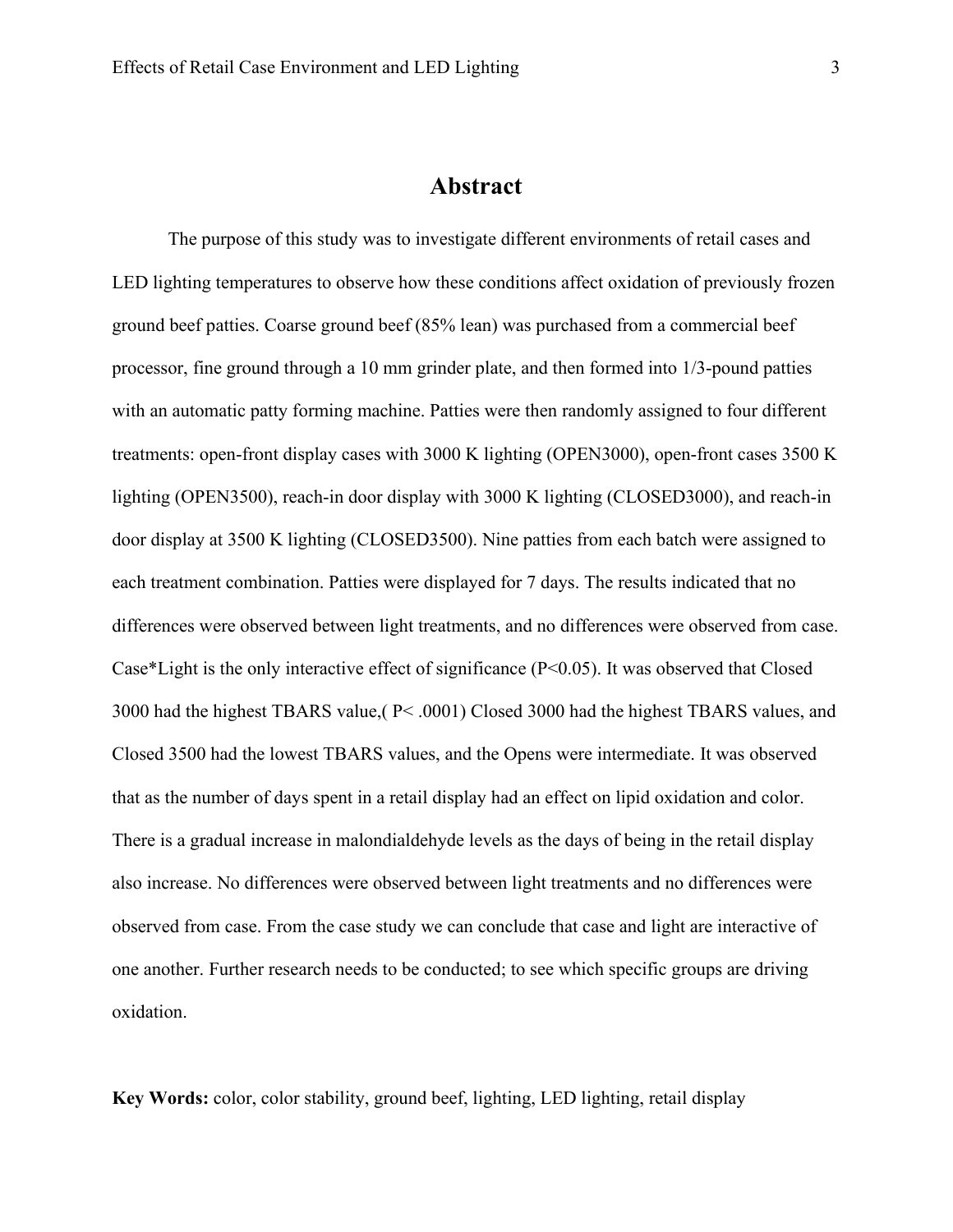# **Introduction**

#### **Background and Need**

Ground beef is the most popular cut of beef in the US, comprising 42% of beef purchased at retail and food service (Beef Issues Quarterly, 2016). Because the structure of the beef has been compromised by the grinding and mixing processes, it is also among the least shelf-stable fresh products in the case. Maximizing the shelf life of ground beef and all retail cuts in the retail display case will increase the value of beef for all segments of the industry.

Coffin-style and open-front retail display units are some of the least energy-efficient storage and display systems in the retail store. The Department of Energy regulates the cases energy use and mandates changes in case technology to improve energy efficiency with new cases and new stores. Reach-in door cases have been used in several segments of grocery products like frozen foods for several years, but until now, reach-in cases were not designed to market fresh meat. Reach-in door cases minimize the temperature variation around the product and have the potential to improve shelf life in ground beef and improve food safety.

Another technology that has been shown to reduce the impact on energy consumption is LED lighting in display. Not only do LED lights require less energy to illuminate the cases, LED lighting creates lower temperatures in the case resulting in fewer compression cycles per hour and less energy needed to keep the cases cool. Compared to fluorescent lighting, LED lights resulted in improved visual color in ground beef, beef strip steaks, ground turkey and pork chops during display (Steele et al., 2016). LED lighting is available in multiple temperatures and the optimal LED lighting temperature has not been determined.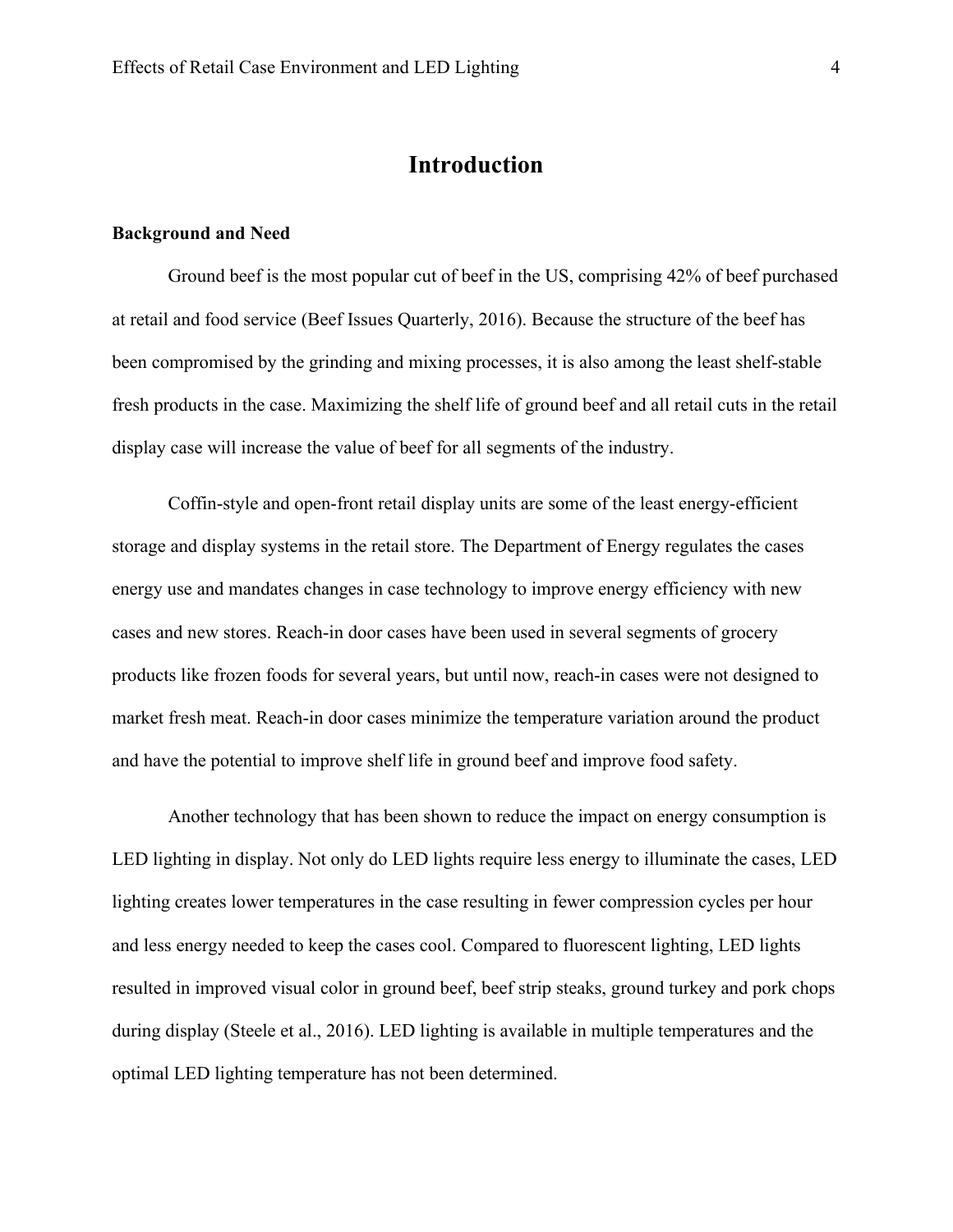It is very common for people to freeze their ground beef if it cannot be cooked before it reaches the end of shelf life. Since there has been an increase in the cost of meat, freezing has also become a method used to store large amounts of meat within the home of many. Now that it's common for people to buy half or a whole steer, they should also know the best types of packaging to properly store their meat. Freezing storage enables deleterious changes which can reduce meat quality depending on storage time, temperature, freezing rate, and protective packaging used. The correct packaging for frozen meat will ensure that the meat is safe and will taste as fresh as possible (Brewer, M. S., and WU, S. Y. 1993).

## **Problem Statement**

According to the FAO, every year 1.3 billion tons of food produced for human consumption is waisted worldwide (Roodhuyzen, Luning, Fogliano, and Steenbekkers 2017). It is beneficial to both the consumer and producer to research the reason why so much food is wasted in the United States every year. Economically, there is the cost of food waste itself; however, the associated inefficiencies in the supply chain, storage, upward pressure on prices, and reduced profits are also affected (Roodhuyzen, Luning, Fogliano, and Steenbekkers, 2017).

#### **Purpose Statement**

In the United States, supply chain food waste happens at all phases, however in terms of waste prevention, the store front phase has the greatest potential for waste reduction (Dreyer, 2019). The purpose of this research was to evaluate different retail case types and the impact of lighting intensity on ground beef from frozen storage. Addressing retail cases and retail lighting environments may aid in the reduction of food waste since consumers are likely to not purchase a discolored product.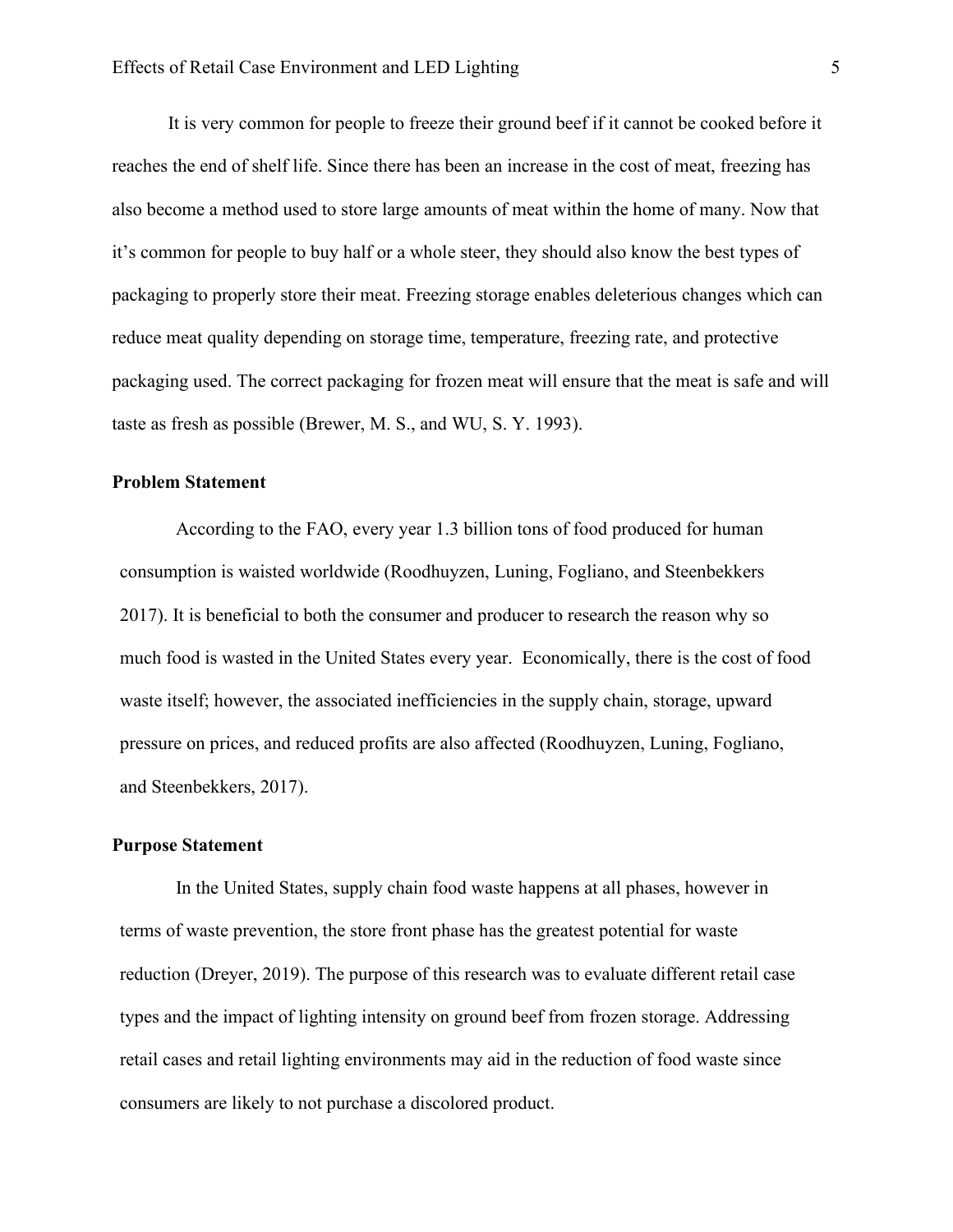## **Research Questions**

- What are the effects of the type of retail case environments and lighting temperature (LED versus LED) on the oxidation of previously frozen ground beef patties?
- Can retail case environments and LED lighting temperatures be optimized to improve ground beef shelf-life over time?

## **Definitions**

**Shelf-life:** The period of time between packaging of a product and its end use when product properties remain acceptable to the average consumer.

LED lighting: refers to the visible light emitted by an electrical component or device that has two electrodes, a cathode and anode, that facilitate the flow of electric current, hence the name Light-Emitting Diode.

**Fluorescent (FLS) lighting:** refers to the light generated from the collision between atoms and free accelerated electrons. The light is formed when the electrons collide at high energy levels.

**Color stability:** refers to the ability of an item, in this case meat, to maintain the properties of color and color rendering over its life.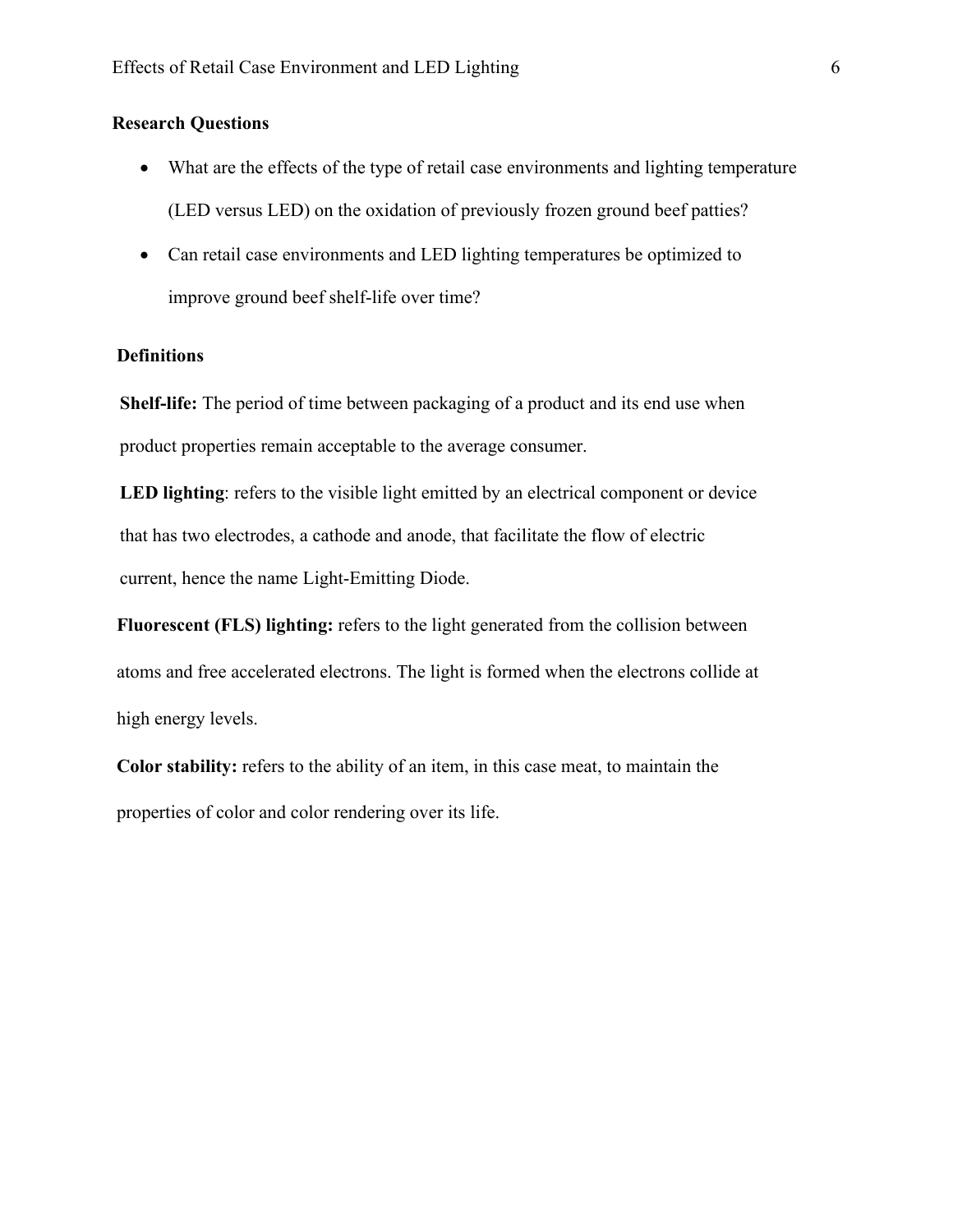# **Literature Review**

Nearly 24% of food produced for human consumption is wasted worldwide (Stancu, Haugaard, andLahteenmaki, 2016). Past studies have researched what type of consumer waste food, what circumstances make consumers waste food, and how to change consumer habits to reduce food waste. Research has been conducted from the perspective of the supply chain to identify sources of waste. There is also research looking into packaging to extend shelf life and the addition of certain preservatives to lengthen shelf life. There is not much research on using different lighting sources and retail display cases to extend shelf life and reduce the waste of ground beef in retail store settings.

## **Open- and Closed- Door Retail Cases**

Research has found that closed-door retail cases might be the equipment of the future for keeping temperature uniform (Frias et al., 2020, Brenes et al., 2020), reducing food safety risks (Brenes et al., 2020), upholding desirable appearance of retail meats (Greer and Jeremiah, 1980), reducing energy cost (Frias et al., 2020), and reducing food waste (Brenes et al., 2020).

Although closed-door retail cases might be the future, open-front are the most commonly used equipment. They are popular because customers can gain access the products without barriers. However, warm and humid air infiltration inevitably leads to temperature heterogeneity within the cabinets. This heterogeneity can cause food quality deterioration and high electrical energy consumption (Chaomuang, 2017). A study was carried out to see if customers in the USA would be opposed to closed-door retail and the result came back that there would be no affects in product sells if stores started using closed doors. (Frickle and Becker, 2010).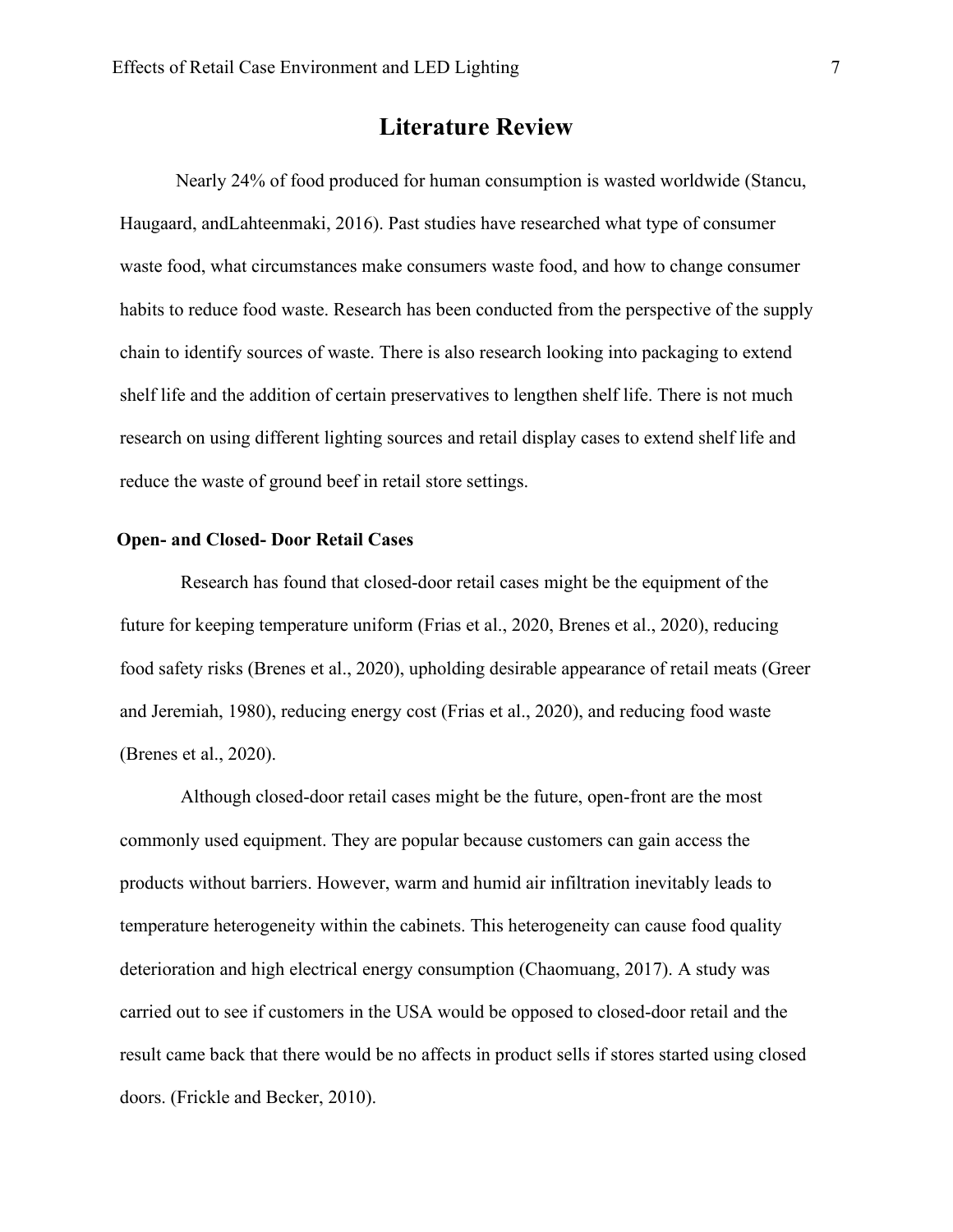#### *Temperature variation within retail display cases*

Perishable in nature food must have an interior temperature of no less than 2°C and no more than 4°C in order to meet FDA Food Code requirements (Djenane et al., 2006). It was found that enhancing beef shelf life was possible when the temperature in retail cases was properly controlled by Schratz et al (2013).The FDA Food Code threshold temperature for highly perishable food is 5 degrees Celsius (Frias et al, 2020) and it is suggested that display cases sustain meats at core temperatures from 2 to 4 degrees Celsius (Greer and Jeremiah., 1980). Greer and Jeremiah (1980) conducted a study looking into the effect proper control of retail case temperature has on refining beef shelf life. Thirty-five wholesale beef ribs were matured for six days before being frozen at - 20 C. Before the experiment, 50 steaks were sliced, wrapped in an oxygen-permeable polyvinyl sheet, and placed in five distinct display case blower temperatures. They were measured for four days of retail display and thirteen blower temperature readings were obtained for each of the five distinct display case blower temperatures (Troy  $&$  Kerry, 2010). Hyper pigmentation and retail acceptability of the steaks were assessed by a three-member sensory panel, who evaluated the steaks for discoloration and retail acceptability. Results show that steak surface temperature averaged around 9 C difference between the steaks surface temperature than and that of the incoming blower air and in turn resulting in lower bacterial generation time (by 0.7 hours) which is more than half a day reduction in steak shelf life. Greer and Jeremiah (1980) reported that thermometer temperature is not necessarily the correct temperature of the meat animal product. There is variation in temperature when the thermometer is influenced by incoming blower air. These outcomes could be continued to show the variation in both open-door and closed-door retail cases.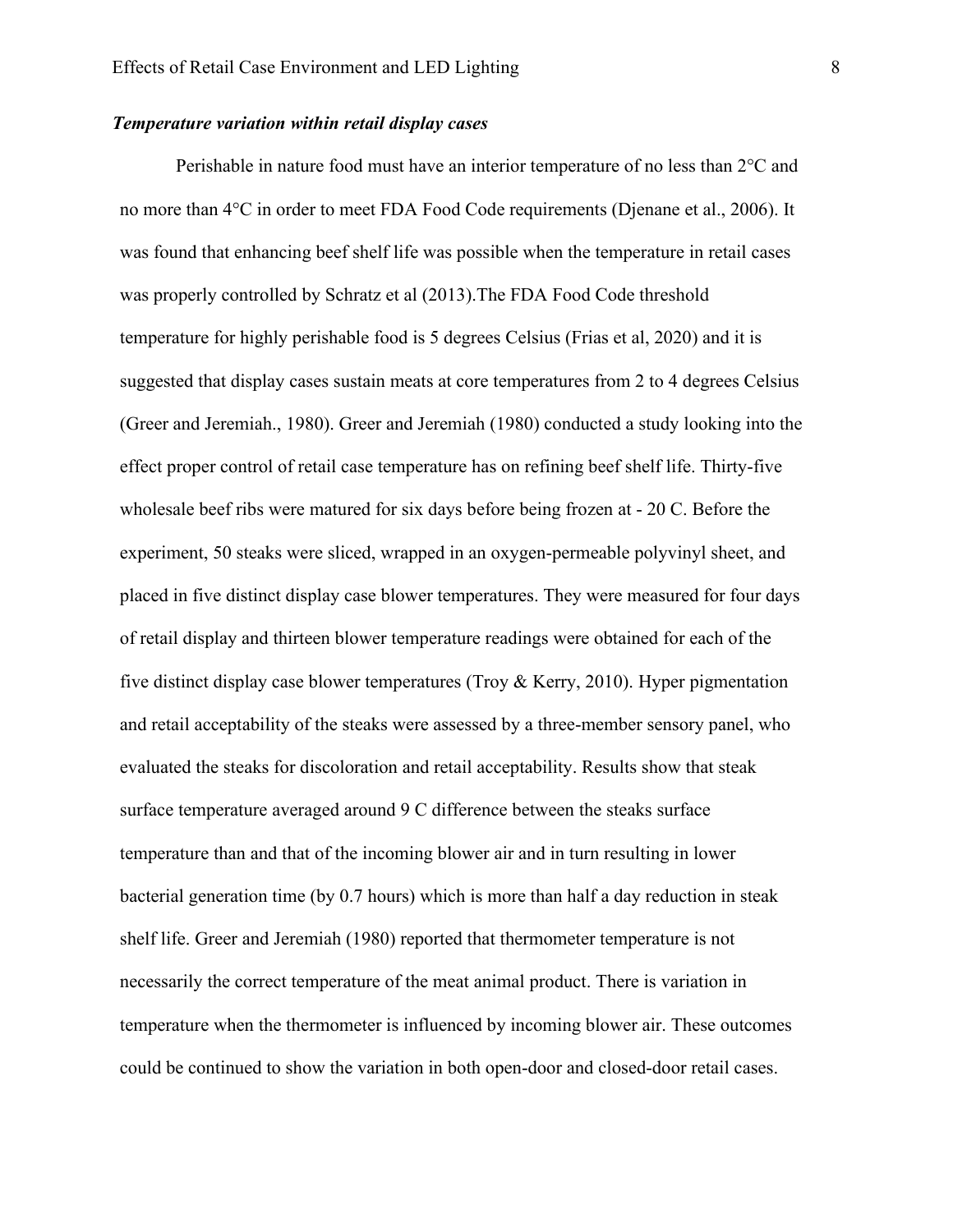A study conducted by Brenes et al. (2020), found that temperature variation can be lessened with closed-door retail cases. There was a variance in temperature in open- and closed- retail cases, and product position within the case. The results showed that the opendoor cases and the meat positioned near the top front of the case documented the highest temperatures.

#### *Efficiency within retail display cases*

Frias et al. (2020) assessed the effects of two (closed-door) frequencies (doors opened every 5 or 15 min) and four durations (doors held ajar for 5, 15, 30, or 60 seconds). The average opening sequence was every 10 min for 12 seconds. With that average, results showed that, compared to an open-retail case, energy consumption was 66% lower. Even with the extreme conditions (doors open every 5 min and held ajar for 60 seconds), closeddoor cases were 45% lower in energy consumption.

#### *Consumer perception on color*

Color appearance is the most important sensory attribute of fresh meat for retail sale according to Djenane et al. (2006). When purchasing meat, the customers judge the quality of the meat by means of color of its surface. The preferred color is a bright red oxymyoglobin which can easily be discolored to brown, which is metmyglobin.(Djenane et al., 2006). This is why being able to extend the shelf life of met is so important. Costumers do not want to buy brown meat, which is how most ground beef gets wasted each year. Carpenter, Cornforth, and Whittier. (2001) in fact conducted a study to evaluate how consumer predilections for beef color affect their eating satisfaction. Panelist thought they were tasting beef product they just evaluated but they were actually given samples of a fresh steak or patty so that taste scores would reflect expectations of the visual they had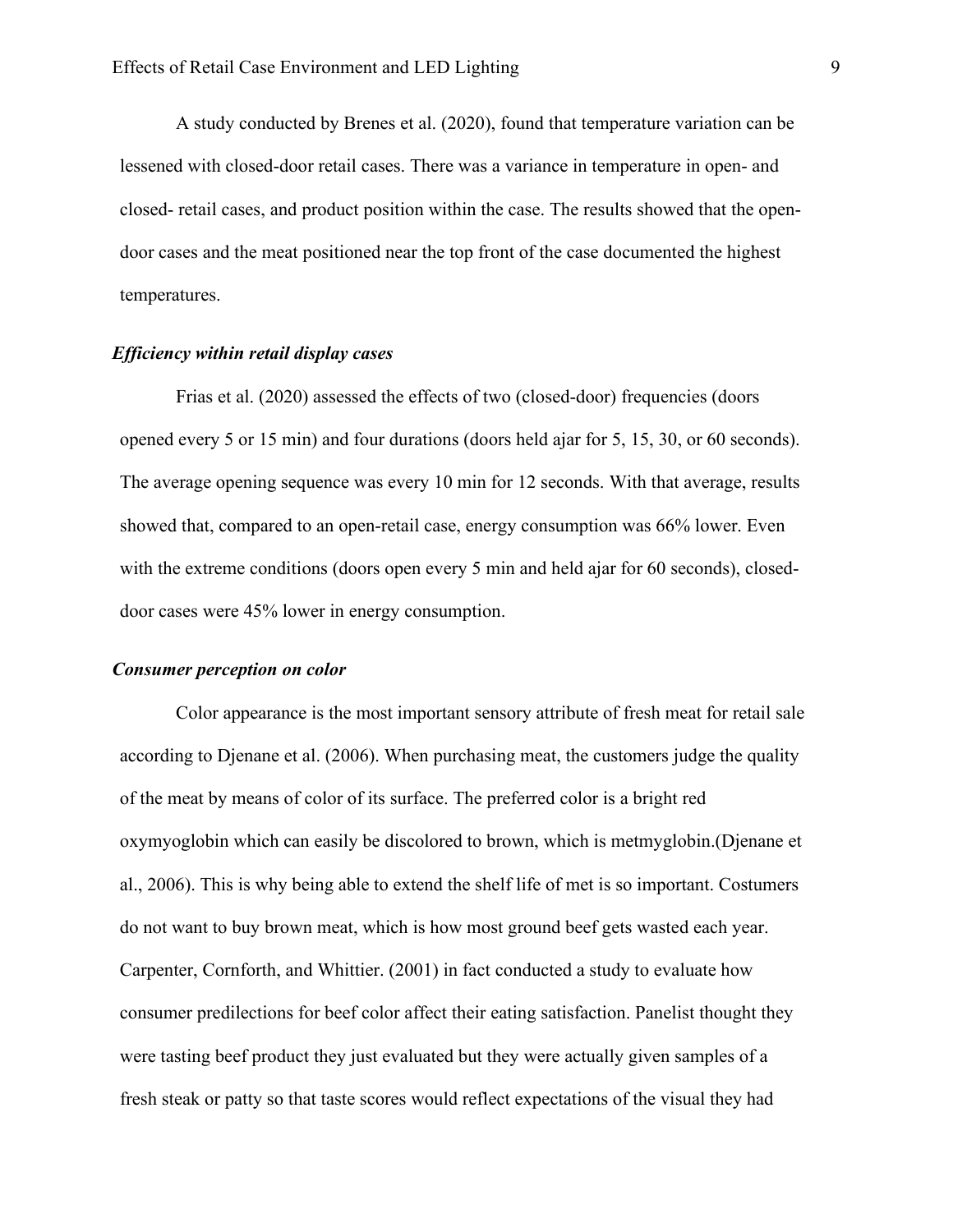previously made. The results showed that consumer preference for beef color was sufficient to impact their probability to purchase (Carpenter, Cornforth, and Whittier., 2001).

## *Effect of lighting sources on animal product*

If meat merchandise looks unpalatable to a consumer, the perception is the product is more than likely unwholesome (Troy and Kerry., 2010). Color, then, is one of the motivating factors in consumer purchasing decisions regarding meat products (Cooper et al., 2016 and Dejenane et al., 2006). Lighting plays an important role in the aesthetic of the product (Wang et al., 2020), but it also aids in the delay of meat spoilage (Djenane et al., 2006).

#### *Color change in ground beef patties*

A consumer's perception of freshness and nutritional value is heavily influenced by the color of the red meat on the retail shelf. As research by Schratz and colleagues (2013) examined how consumers' choices for beef color impact their pleasure with their meals Cooper et al. (2016) designed a project to investigate the use of low UV, fluorescent [FLO], light emitting diode [LED], and no light [DRK, negative control]. These lighting sources were used to appraise the effect on color and lipid oxidation of ground beef patties. USDA Select top rounds were ground at 5% fat and 25% fat and made into patties. Each patty was assigned to one of the lighting sources and placed in deli cases at  $5^0C$ . Results concluded that light treatment affected discoloration and metmyoglobin formation in the ground beef patties.

Djenane et al (2006) also studied the effects of UV and found that lighting deprived of UV radiation delayed the meat spoilage as measured by surface color (a\* and MetMb percentage), bacterial counts, and sensory assessment (discoloration and odor). Results also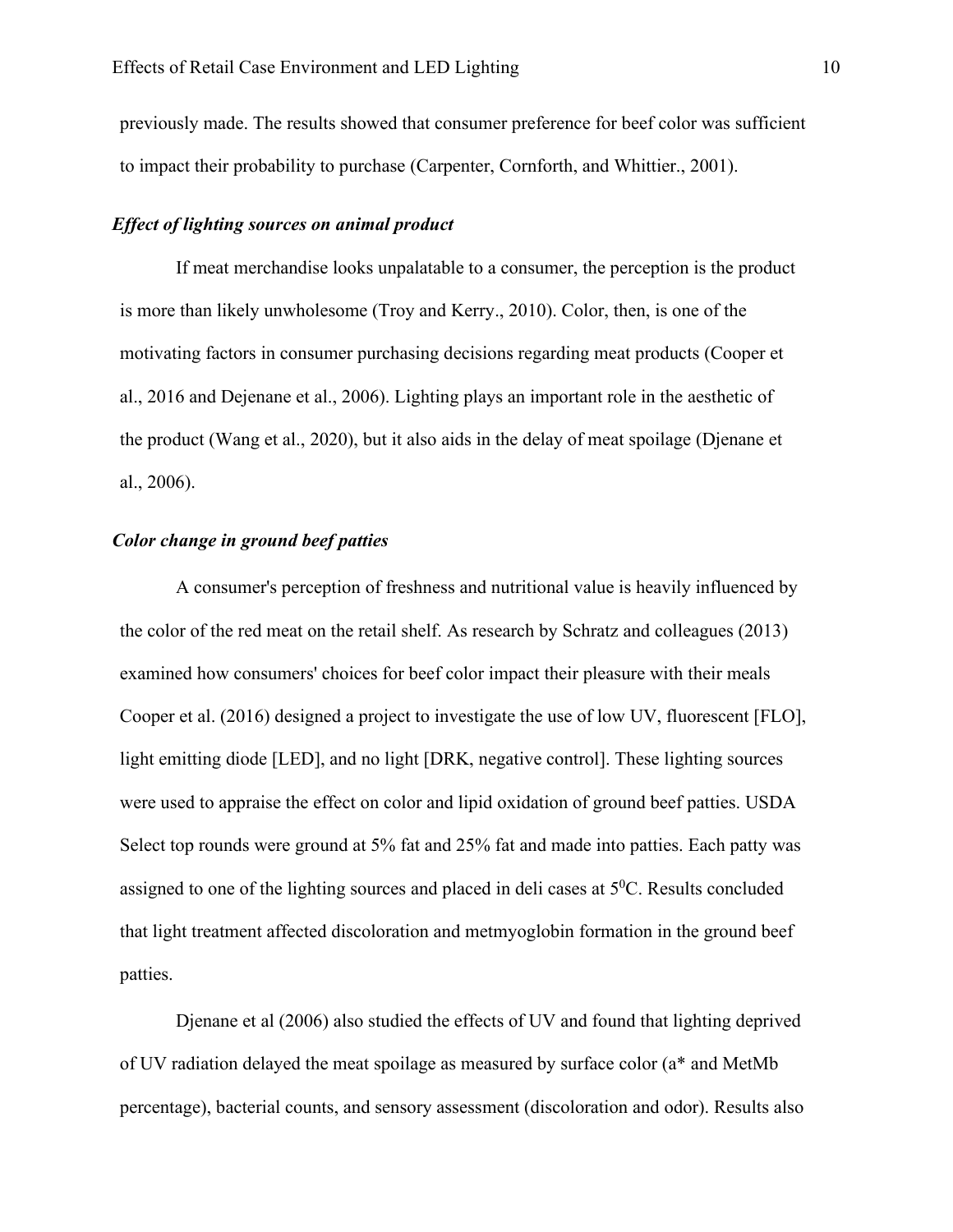showed that by using either the low UV lamp or the fluorescent with a UV filter extended the shelf life from 12 to 22 to 28 days. Steele et al (2016) also conducted a study with LED and fluorescent lighting. Ground beef, along with other meat animal products, were displayed under LED and fluorescent lighting in two similar, retail display multi-shelf cases with identical operating parameters. Visual and instrumental measuring tools were utilized. Results showed that there was less visual discoloration and cooler internal temperatures in the ground beef under LED lighting.

#### *Lipid oxidation in ground beef patties*

Lipid oxidation is a set of free radicals reactions that are highly complex. These reactions are between unsaturated fatty acids and oxygen causing an oxidative degradation of the lipids. This oxidative degradation can cause meat to have a rancidity smell and a lack of bright red color (Ismail., 2008). A study observing the effects of lighting conditions on the retail display life of fresh beef steak sconducted by Djenane et al (2006). The results of this study indicated that light is an important prooxidant in the process of lipid oxidation. In particular within the UV range. The absence of UV radiation caused high protection against photoinduced lipid oxidation. Other studies found that lipid oxidation and pigment oxidation in fresh meat are closely related (Djenane et al., 2006). If there can be a delay in lipid oxidation, there should also be a delay in the discoloration of meat.

As a result of oxymyoglobin oxidation and the formation of metmyoglobin in ground beef can go from a satisfying bright red color to a brownish green color that consumers do not want to buy (Ismail et al., 2008). The irradiation of the product causes this color change as well as foul odor that can occur. A study showed that free radicals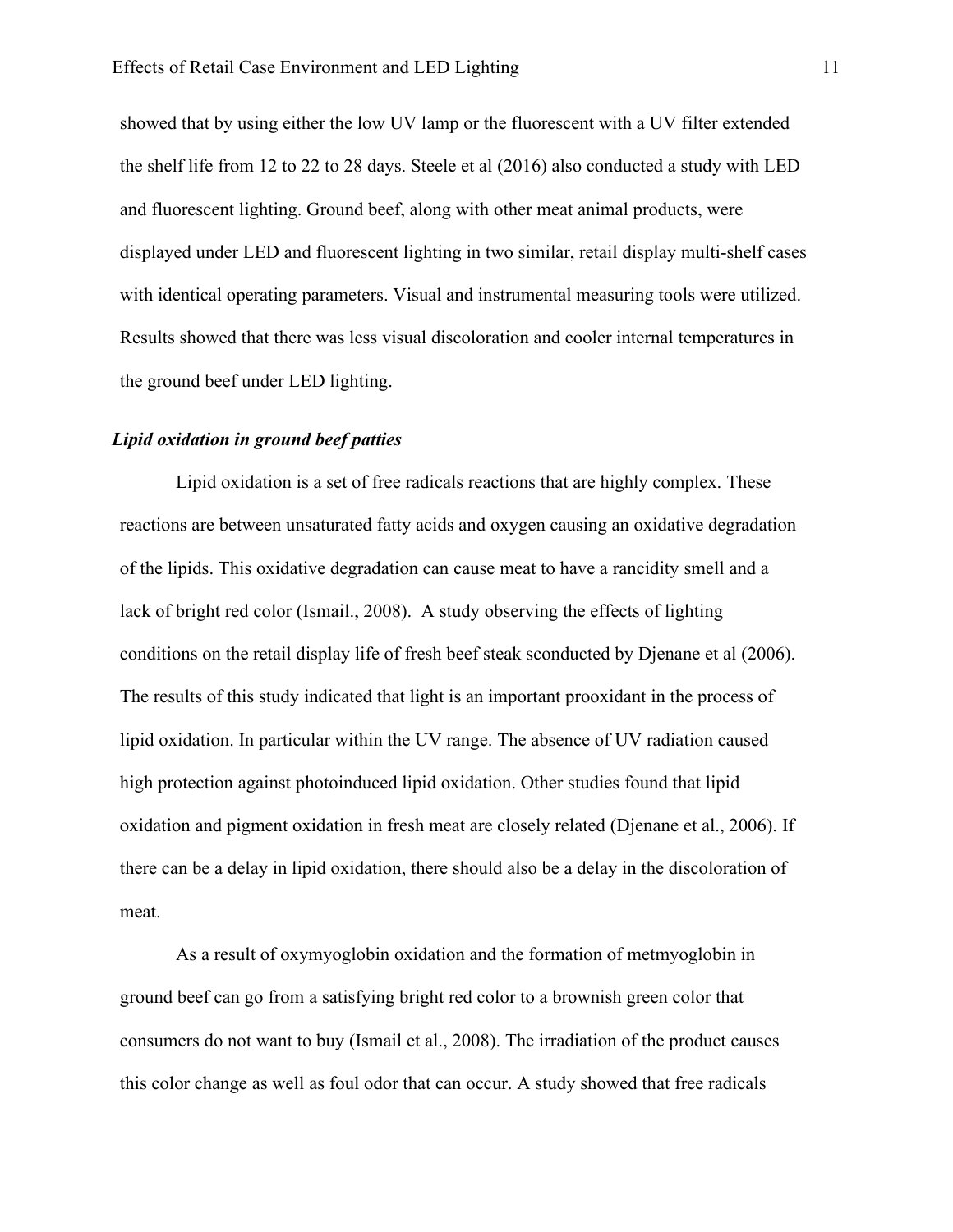produced by irradiation reacts with the binding sites of myoglobin and form metmyoglobin turning to brown and green color (Ismail et al., 2008).

Irradiation also has a large impact on accelerating the lipid oxidation of meat products (Ismail et al., 2008).This acceleration is due to meat containing 75% or more of water and irradiation of aqueous systems produced hydroxyl radicals, which can initiate oxidative changes in meat. Ismail et al (2008) drafted a study to investigate the color, lipid oxidation and volatiles of irradiated ground beef and found that lipid oxidation of irradiated ground beef increased as aging period and storage times increased. Although this study shows that irradiation plays a role in the deterioration and color change of ground beef which negatively impacts the consumer, irradiation is still the most efficient way to control pathogen in ground beef.

#### *LED lighting*

LED lighting is different than normal lighting because the die in the light bulb emits blue light and is coated with phosphorus. That phosphor absorbs a portion of the blue light and re-emits the light as other colors to fill in other parts of the visible spectrum and in turn provides a white light (Schratz et al., 2013). LED lights can emit anywhere from 2,700 K to 7,500 K lighting intensity. Schratz et al., (2013) stated that even compared to the most efficient incumbent technology LEDs are 70% more energy efficient and have higher light efficiency (Schratz et al., 2013). Along with energy efficiency, LED lights also can last over 100,000 operating hours and can last in extreme temperatures (-55 C to +70 C) (Schratz et al., 2013). Unlike traditional light sources (fluorescent), LED lights do not emit ultraviolet light. That UV light is known to attract insects and the heat from the bulb kills the insects. This would be detrimental to any type of refrigerator or retail case with any type of food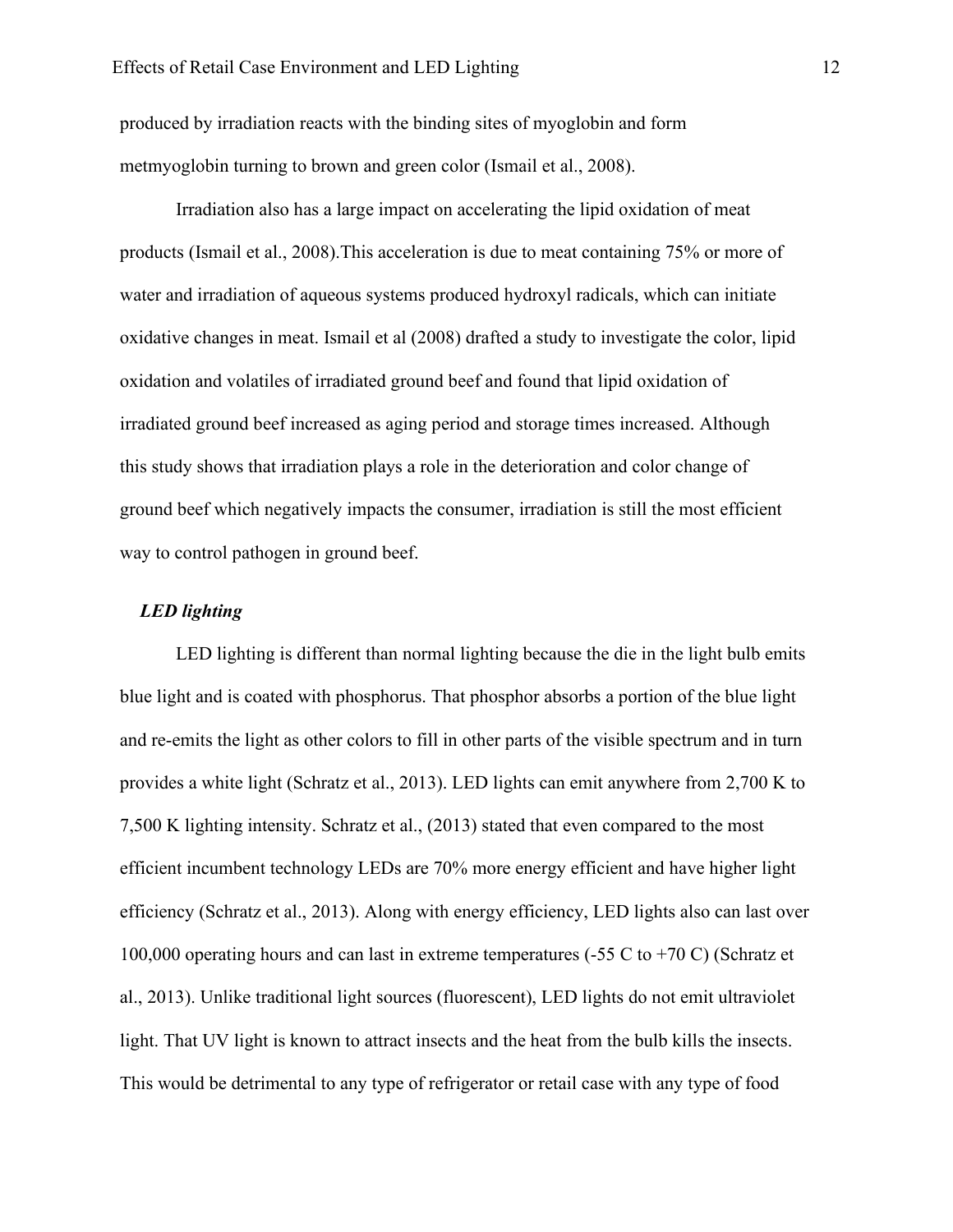inside (Schratz et al., 2013). The UV rays can also damage the packaging on products because it degrades polymers, pigments and dies used.

With energy savings, lower maintenance and life cycle cost, and less heat generation LED lighting could be a positive alternative to fluorescent lighting (Schratz et al., 2013).

#### *LED challenges*

Fluorescent lighting is often used in display cases by retailers. According to Cooper et al., (2016) fluorescent illumination, according to this and other studies, may raise the temperature in certain instances, speeding up the process of discoloration. Compared to traditional incandescent bulbs, LED lights are more efficient. The related author Troy and Kerry, (2010), explains that LED lights are less widespread because of the initial expense of case conversion. LEDs now account for just 5% of all US lighting, but by 2035, that number is predicted to rise to 85%, resulting in a 75% reduction in electricity use. Ground beef patties with 5 percent and 25 percent fat were tested in deli cases under low UV fluorescent illumination, LED lighting, or no light at all, according to the results of the study (Carpenter, Cornforth, & Whittier, 2001). Color, myoglobin levels, and lipid oxidation were measured on days 1, 3, 5, and 7 of the experiment.

No matter how bright the lighting was in the display case, the ground beef became increasingly discolored the longer it was there. According to Brenes et al., (2020) retail display days showed that the case with no light had a more appealing red hue than the two other cases. After five days, the LED-lit patties looked better than the fluorescent-lit ones in terms of color retention. Due to availability and demand, Greer and Jeremiah, (1980) expects ground beef to stay in the retail case for fewer than four days. She said that the study's seven-day retail display enabled patties to be examined right up to the conclusion of their shelf life. By the fifth day of a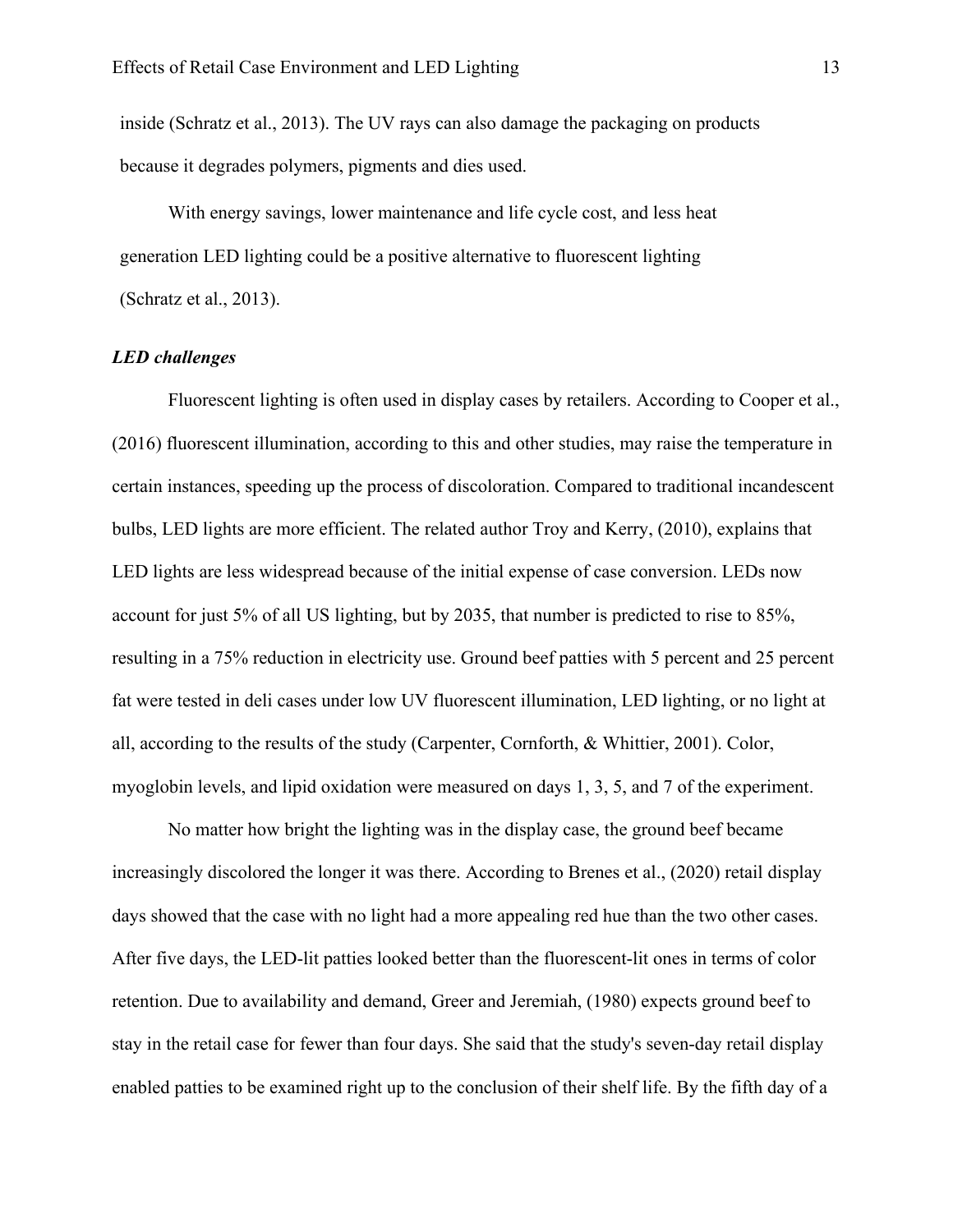shop display, you can clearly discern color changes. The amount of fat in the ground beef contributed to the redness, too. On days 1, 3, and 7, independent of light treatment, patties with 25 percent fat were less red than those with 5 percent fat (Stancu, et al., 2016). Because the 25 percent fat patties had less visible lean than the 5 percent fat patties, these outcomes were predicted, according to the authors. Because ground beef with more fat content tends to have less red lean meat composition, it may seem lighter in color to the eye.

LED lights have been shown to reduce labor cost, improve visual perceptions of the consumers, and conserve energy. Retailers use LED color temperature ("cool white" higher 4000 K color temperature) based on aesthetic display of goods; but do they always consider the impairment it could have on the look and quality of the product (Wang et al, 2020).Wang et al (2020) conducted research that measured the effect of varied LED color temperatures on photo-oxidation in 2% fat milk and protection efficiency of packaging with and without light-protective additives. The results were that a combination of appropriate LED color temperature and light-protective additives (LPA) packaging provided a solution for minimizing photo-oxidation in retail dairy cases.Previous research explored numerous ways to improve shelf life, but studies did not combine different retail cases with varying lighting sources. The study also measured the difference in color and lipid oxidation in ground beef patties.

#### *Freezing and Packaging*

Freezing meat is way to keep meat from spoiling. Due to competing glycolytic and other oxygen-using reactions being inhibited, frozen food systems are susceptible to liquid oxidation (Guillén-Sans, R., and Guzmán-Chozas, M. 1998). Packaging is an important part of freezing because some packaging materials are able to block oxygen and light reducing the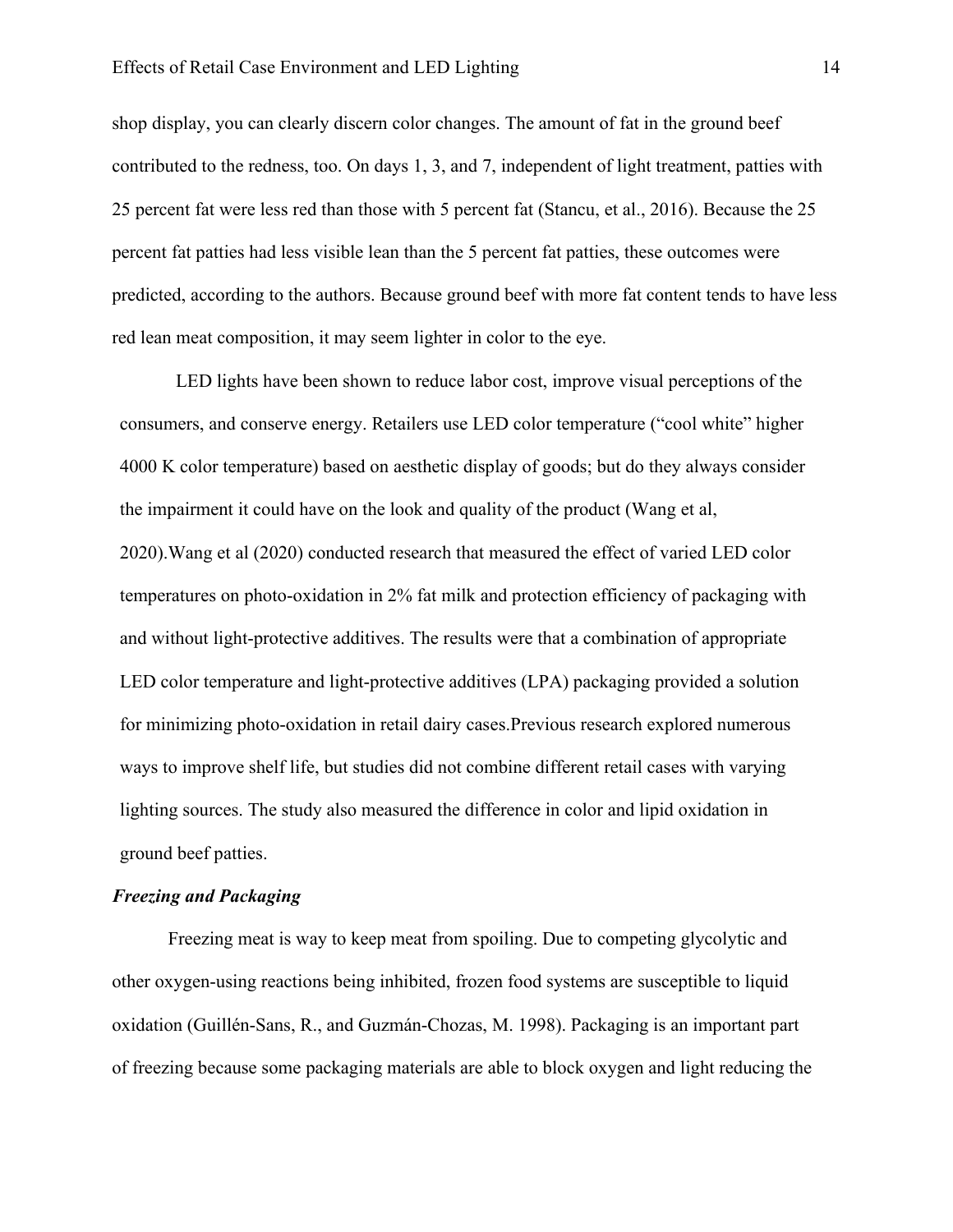chances of oxidation, off-flavors, and decreasing TBA values after long time storage (Brewer, M. S., and WU, S. Y. 1993). (Brewer, M. S., and WU, S. Y. 1993) study on the effects of display took ground beef and froze it in the three different types of packaging: vacuum bags, Saran aluminum (SA) wrapped beef or polyvinyl chloride (PVC). After being put on display, the PCV-packaged ground beef had the most intense score for exterior brownness, while the vacuum packaged beef had the least intense exterior brownness score. SA and PVC packaging also had the TBA values that were higher for meat block exterior than meat block interior. The vacuum package showed no change in TBA value due to location which indicated light was not required to initiate lipid peroxidation. It also indicated that a vacuum package is the best way to freeze your meat for long periods of time.

#### *TBARS*

The degree of lipid oxidation in meat and processed meat products is often quantified using a thiobarbituric acid reactive substance (TBARS) assay. This assay also provides insight into the shelf-life characteristics and eating quality of beef. (TBARS) are formed as a by-product of lipid peroxidation when the compound 2-Thiobarbituric acid reacts with substances such as ketones, acids, esters, sugars, oxidized proteins, and amino acids. The most common assessment of lipid oxidation in muscle foods is the TBA test for malondialdehyde (MDA) determination. This TBA test involves the reaction between TBA and MDA produced from lipid hydroperoxide decomposition to form a pink complex with maximum absorbance at 532 nm (Guillén-Sans, R., and Guzmán-Chozas, M. 1998).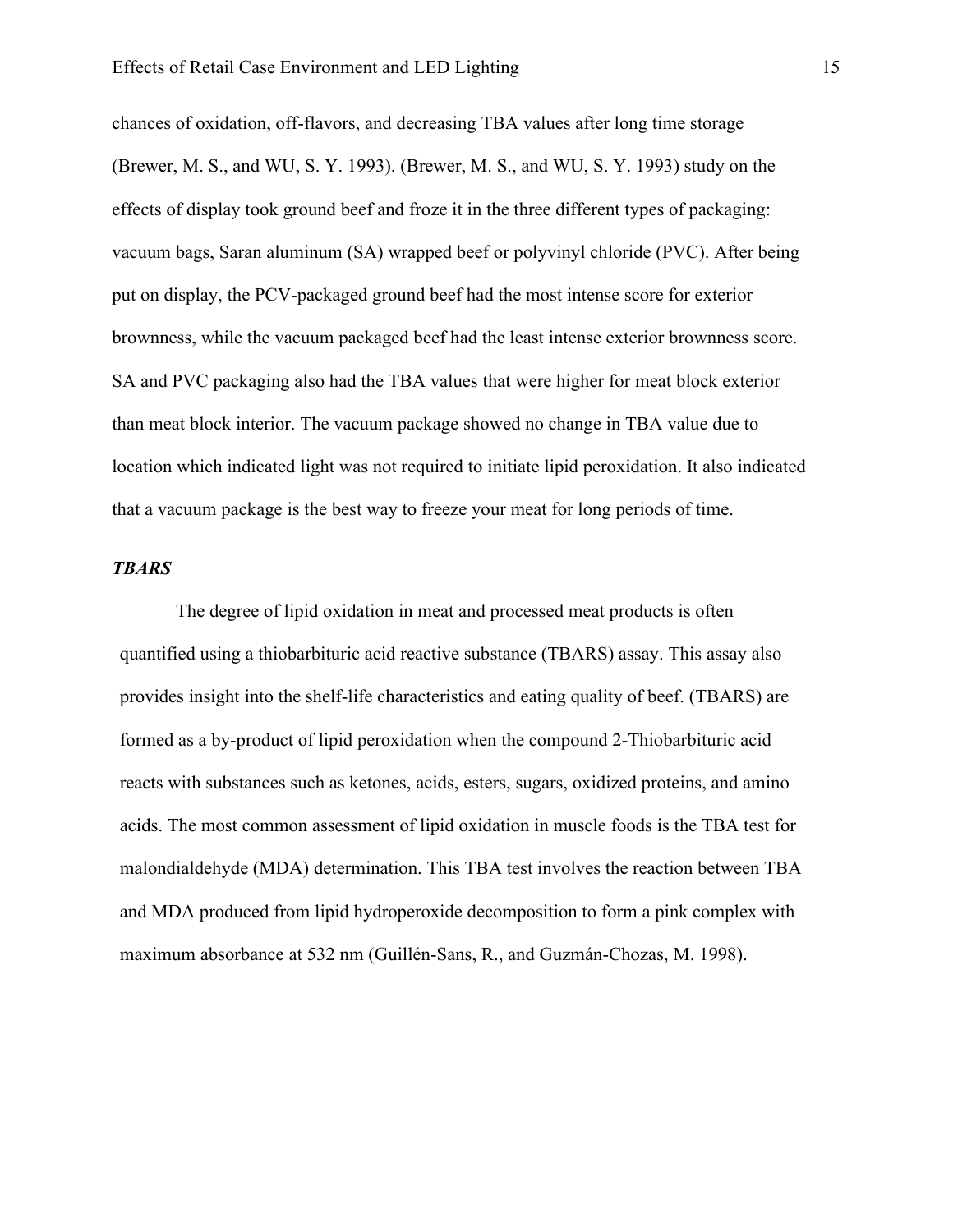# **Material and Methods**

Does this paragraph have to stay? Quantitative research a process of collected numerical data that are analyzed using mathematically based methods (in particular statistics) (Creswell, 1994). This study evaluated the impact of retail case type and lighting intensity on ground beef patties from frozen storage. The effects of LED lighting temperature on color and oxidation of previously frozen ground beef patties were also evaluated during this quantitative study.

## *Data Collection*

Coarse ground beef (85% lean) was purchased from a commercial beef processor, fine ground through a 3/8 inch plate, and then formed into 1/3-pound patties with an automatic patty forming machine. Patties will be randomly assigned to four different treatments consisting of open-front or reach-in door display cases and two LED lighting temperatures (3,000 or 3,500 K).

Ground beef will be prepared in 25 lb. batches with 9 patties from each batch being assigned to each treatment combination. No fewer than 4 batches will be prepared per repetition and 4 repetitions will be completed for 16 total batches. One patty will be vacuum packaged and frozen for initial TBARS (rancidity) and hexanal analysis, and 8 patties will be immediately packaged in foam trays with soaker pads and over-wrapped in aerobic PVC film. Four patties will be assigned to TBARS analysis and 4 will be assigned to color evaluation. Patties from individual batches will be evenly dispersed within the cases from top to bottom shelves. Patties will be weighed prior to packaging and after display to determine display losses. Patties for TBARS and hexanal analysis will be removed at days 1, 2, 4 and 7 of display and immediately vacuum packaged and frozen for later analysis.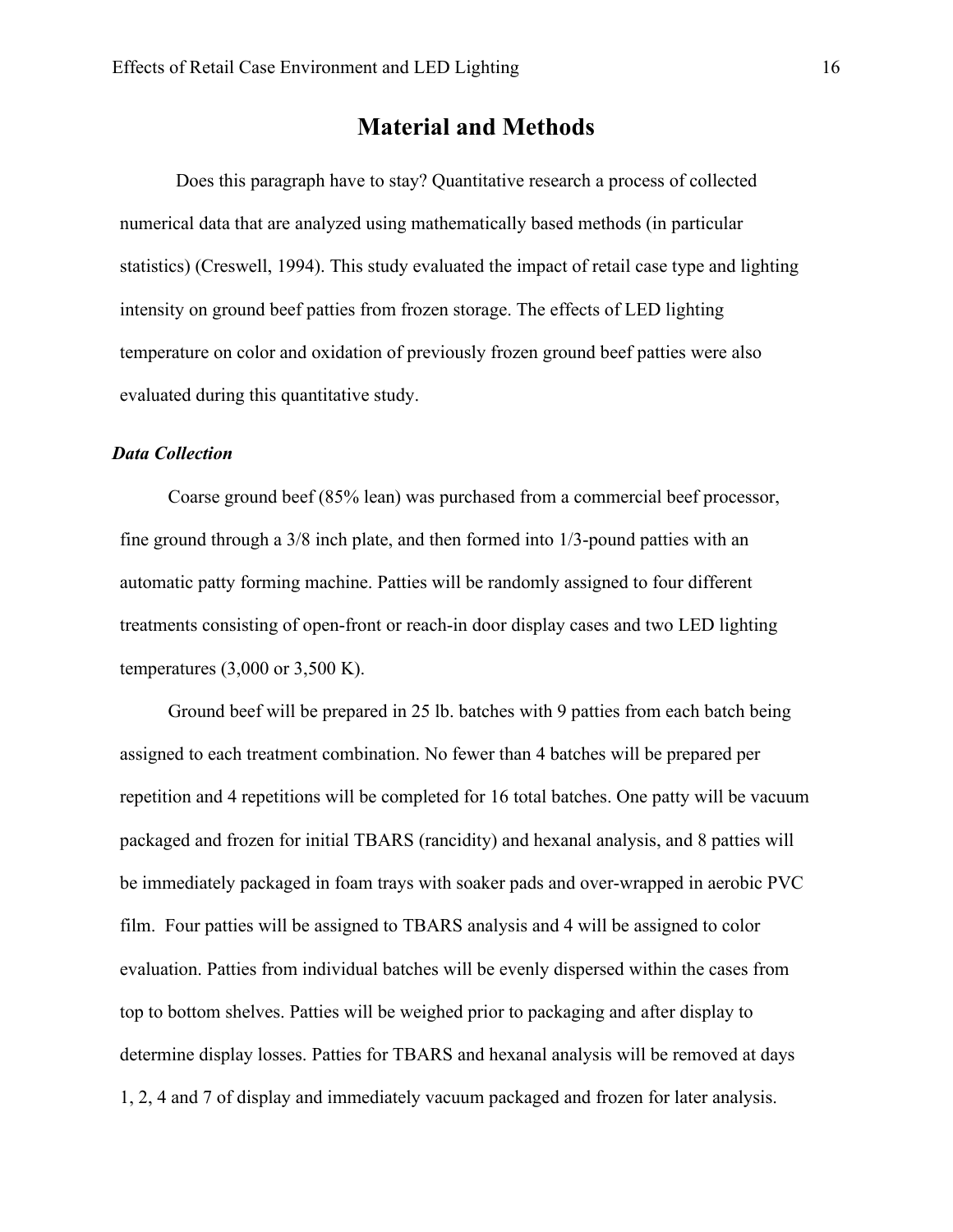## *TBARS*

A thiobarbituric acid reactive substances analysis procedure was conducted as designed by Buege and Aust (1978) and as described by Luque et al. (2011) and used to determine the malondialdehyde mg/kg or TBARS value. A stock solution was prepared with TEP and DI water and The ground beef samples were placed in liquid nitrogen and grinded into a powder using a blender. The powder of each patty was weighed out into 10 g samples and placed into a 50 ml centrifuge tube. To set the standard curve, 2 blank tubes were prepared containing 2 mL DI water and 4mL TBA/TCA solution. The blank solutions were first submerged for 15 min in a water bath approximately 100°C, then immediately submerged in an ice water bath for 10 mins, and then settled to an ambient temperature so it can be analyzed as the sample absorption at 531 nm.30 mL of cold deionized water was added to the 50 mL centrifuge tube with the grounded powder sample and vortexed for 30 seconds. The sample was then placed into a centrifuge for 10 mins at 1850xg (3000 rpm). After centrifugation, 2mL of supernatant was carefully pipetted from the sample and placed in a 15 mL centrifuged tube with 4 mL of TCA/TBA reagent and 100 µL BHA solution. The sample was then vortexed, submerged in a hot water bath for 15 minuets and then immediately submerged in an ice water bath for 10 minuets. The samples were centrifuged again at 1850xg (3000 rpm) for 10 min, and the supernatant was transferred to a disposable cuvette for spectrophotometric analysis. Each sampled was analyzed twice at 513 nm absorbance.

In the last step of the autoxidation process, unsaturated oils and fats produce MDA. MDA is a highly reactive compound that is produced by the peroxidation of unsaturated fatty acids. Since the TBA test for MDA determination is a relatively simple procedure, it is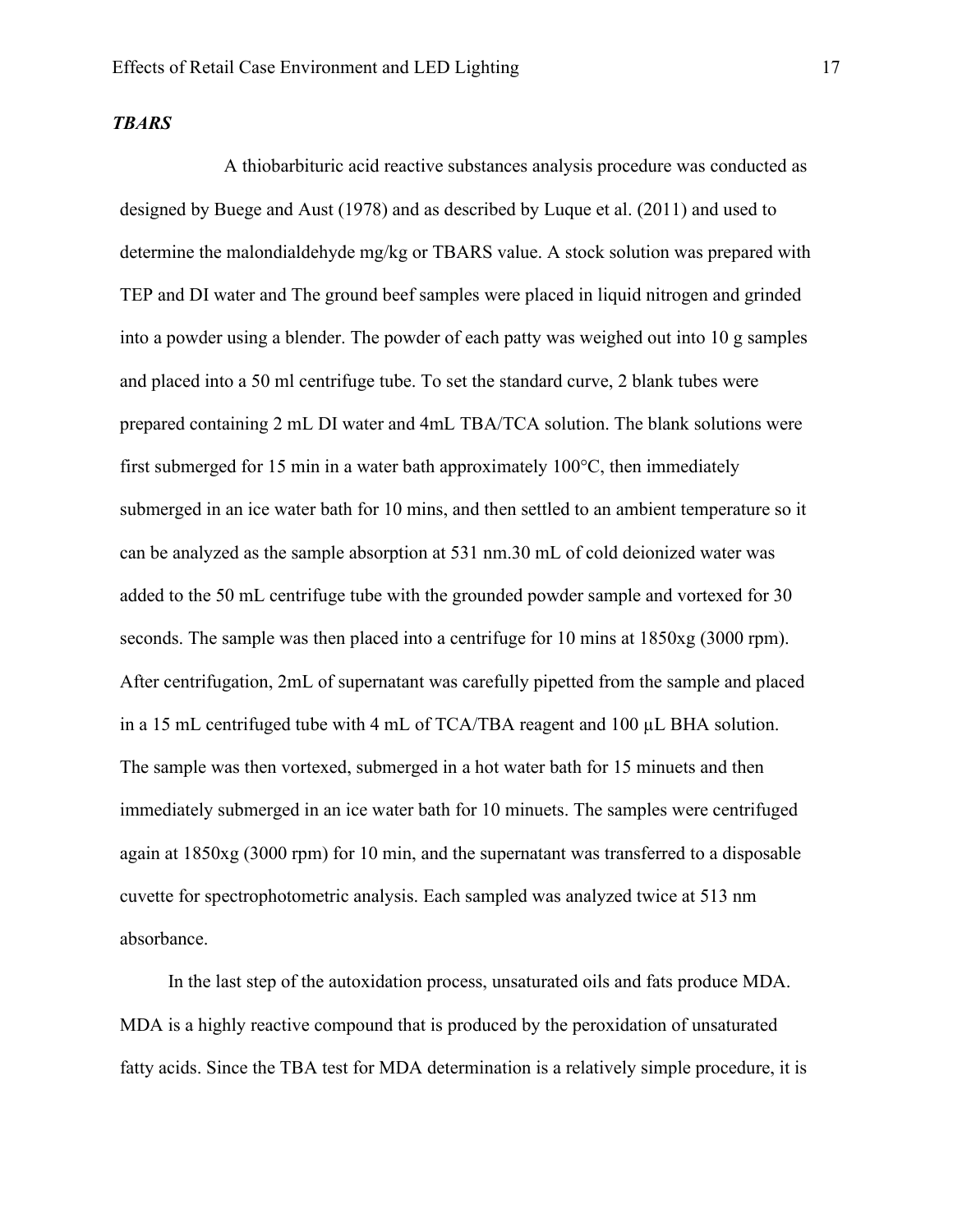the most frequently used method for the assessment of lipid oxidation in muscle foods (Guillén-Sans, R., and Guzmán-Chozas, M. (1998). Lipid hydroperoxide decomposition produces a reaction between MDA and TBA which can be tested to form a pink complex with a maximum absorbance at 532 nm. For MDA to be released, a heat source and a low pH is needed.

#### *Data Analysis*

Data will be analyzed as a completely random design. Pattie will be treated as the experimental unit and blocked by batch. Means will be separated at a level of *P*< 0.05.

# **Results**

# *Case Style and Light Intensity*

There were no interactions observed between the Case\*Day, Light\*Day, and Case\*Light\*Day ( $P \ge 0.285$ ). No differences were observed between light treatments, and no differences were observed from case.

## *Days on Display*

It was observed that as the number of days spent in a retail display had an effect on lipid oxidation and color. There is a gradual increase in malondialdehyde levels as the days of being in the retail display also increase (Table 2).This is to be expected because the longer meat is kept in retail display, the longer they are exposed to prooxidants. This means that as oxidations increases, TBARS value also increases.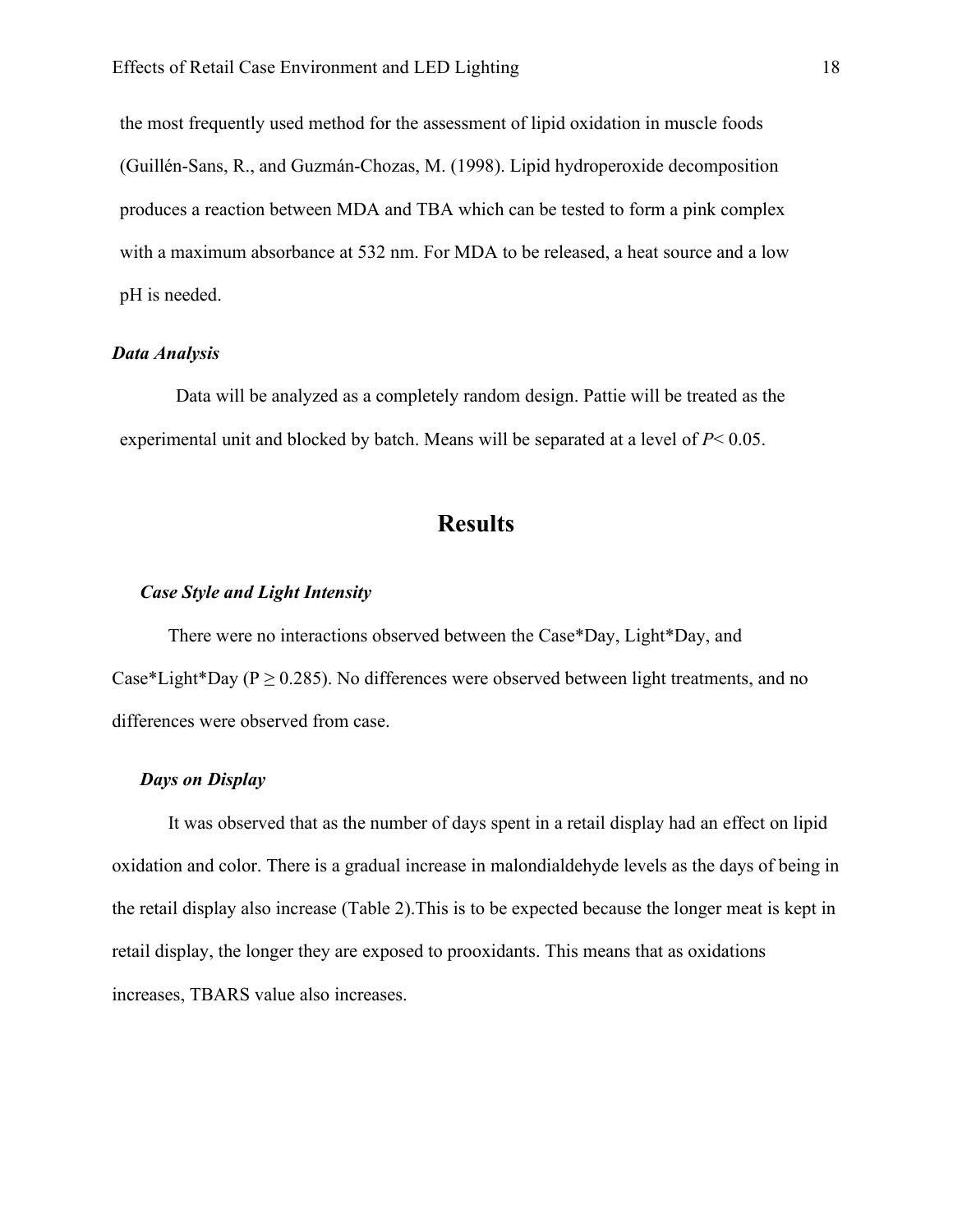## *Case\*Light*

Case\*Light is the only interactive effect of significance (P<0.05). It was observed that Closed 3000 had the highest TBARS value (P<.0001), Closed 3500 had the lowest TBARS values (P<.0001), and the Opens were intermediates. A reason for Closed 3000 retail case to have a high TBARS value is due to the unsaturated fatty acids of the ground beef binding to a functional group that caused an increase in malondialdehyde levels.

# **Conclusions and Discussion**

#### *Case Style and Lighting Intensity*

There were no interactions recorded between lighting intensities, but previous studies have indicated that not only does LED lighting facilitate colder cases and product temperature than fluorescent light, but it also extends ground beef color life by 0.5 to 1.0 d (Steele et al., 2016). THE same study also tested the effects of LED lighting of ground beef found that although LED lighting extends the color life of meat, it also caused an increase in TBARS value. These results indicate that some LED lighting can also increase oxidation in meat. Other studies indicated that the use of UV lamps had a major effected on fresh beef. A low-UV lamp can significantly extended meat retail life from about 12 d to 22 to 28d. (Djenane et al, 2001).

Although the case styles also had no interactions recorded, previous studies have indicated that enclosed refrigerated display cases were more efficient that open refrigerated display cases. In most categories, there is not a drastic difference between the two retail display cases, but the closed front cases are better for meat products that the open cases. An open retail display case and a display case with a door were used to evaluate how the different environments effected the color of ground beef patties over seven days. The study indicted that patties stored in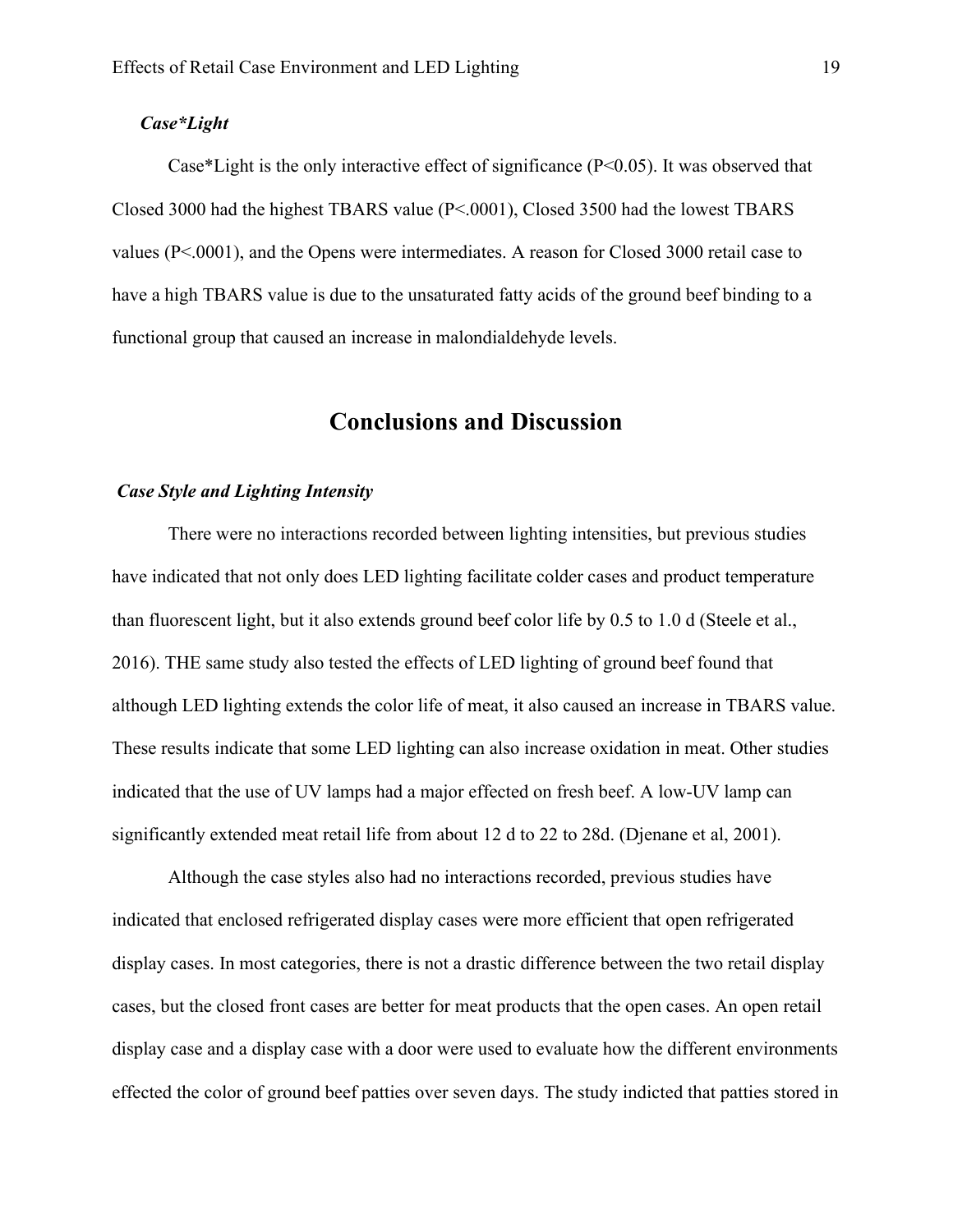the OPEN cases showed a faster decline rate in color variabilities than the patties stored in the DOOR cases (Kutz 2021).

# *Days of Display*

The ground beef patties in this study were effected by the number of days it was kept in a retail case. There is a gradual increase in malondialdehyde levels as the days of being in the retail display also increased. This is to be expected because even in different retail case, the ground beef was still exposed to oxygen causing lipid oxidation to occur and malondialdehyde to be produced. While lipid oxidation is inevitable, different types of packaging and the storage of meat can affect the rate at which the lipid oxidation occurs. (Brewer, M. S., and WU, S. Y. 1993) conducted a study evaluated the TBA values of fresh beef compared to beef that had been frozen for 52 weeks and then displayed in vacuum bags, Saran aluminum (SA) wrapped beef or polyvinyl chloride (PVC). The SA and PVC packaged beef had higher TBA values than the fresh beef. However, the vacuum packaged beef was not different from the fresh beef (Brewer, M. S., and WU, S. Y. 1993). The reason these results are so important is because this information can help dictate which storage preserves the meat longer, but also when and how long meat can stay on a display case and still be bought by a consumer.

## *Case\*Light*

From the data can conclude that case and light are interactive on one another. By using more specific measurements than just TBARS, further research can be done to figure out what is causing oxidation. To take this research a step further, a study could use volatile compounds instead of TBARS to see which specific groups are driving oxidation. When conducting a study with TBARS, there is always the limiting factor that TBARS can only get a general measurement of all oxidation products. If volatile compounds are used, the results will show which functional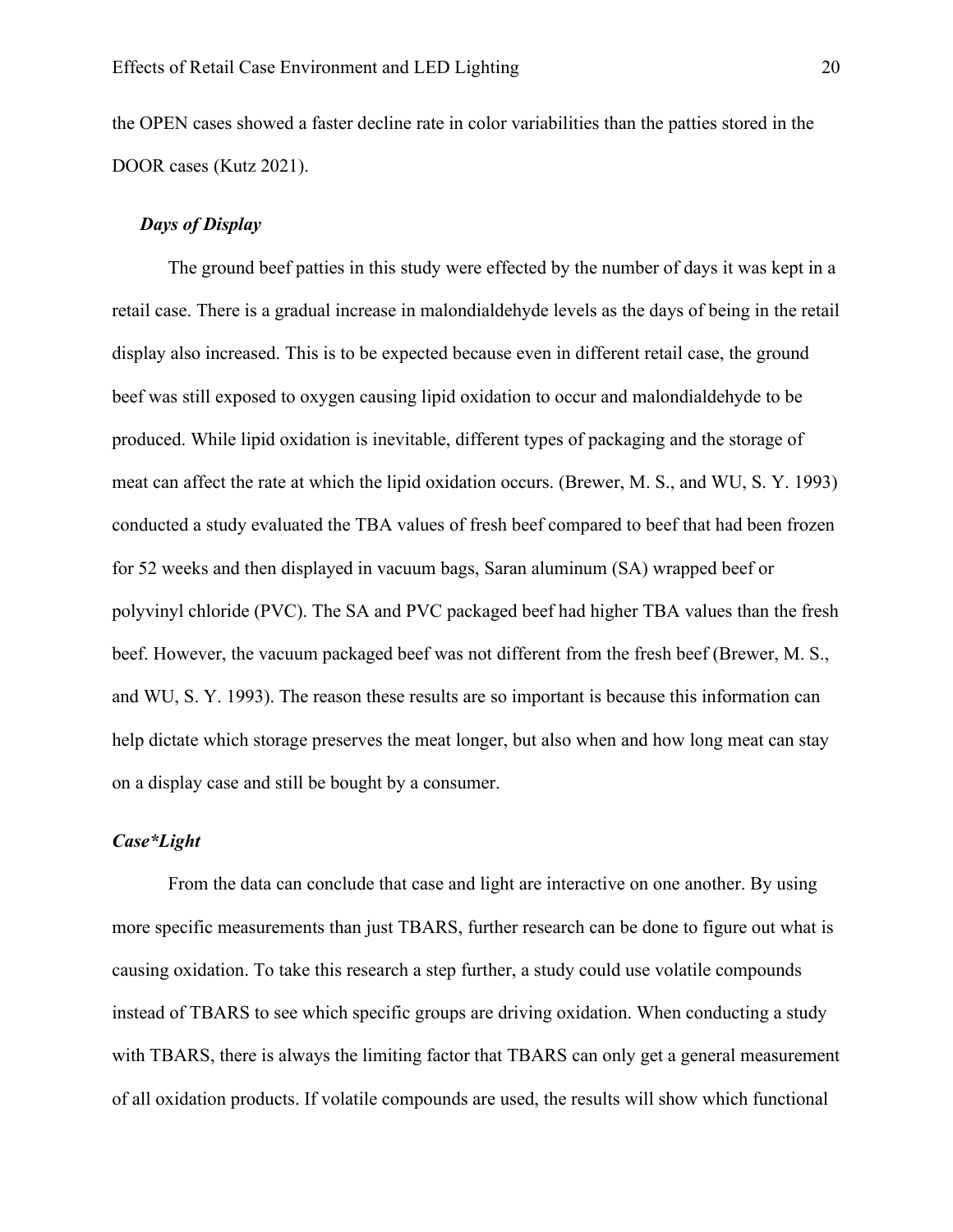groups are driving oxidation. This includes protein oxidation, lipid oxidation and all products produced by oxidations.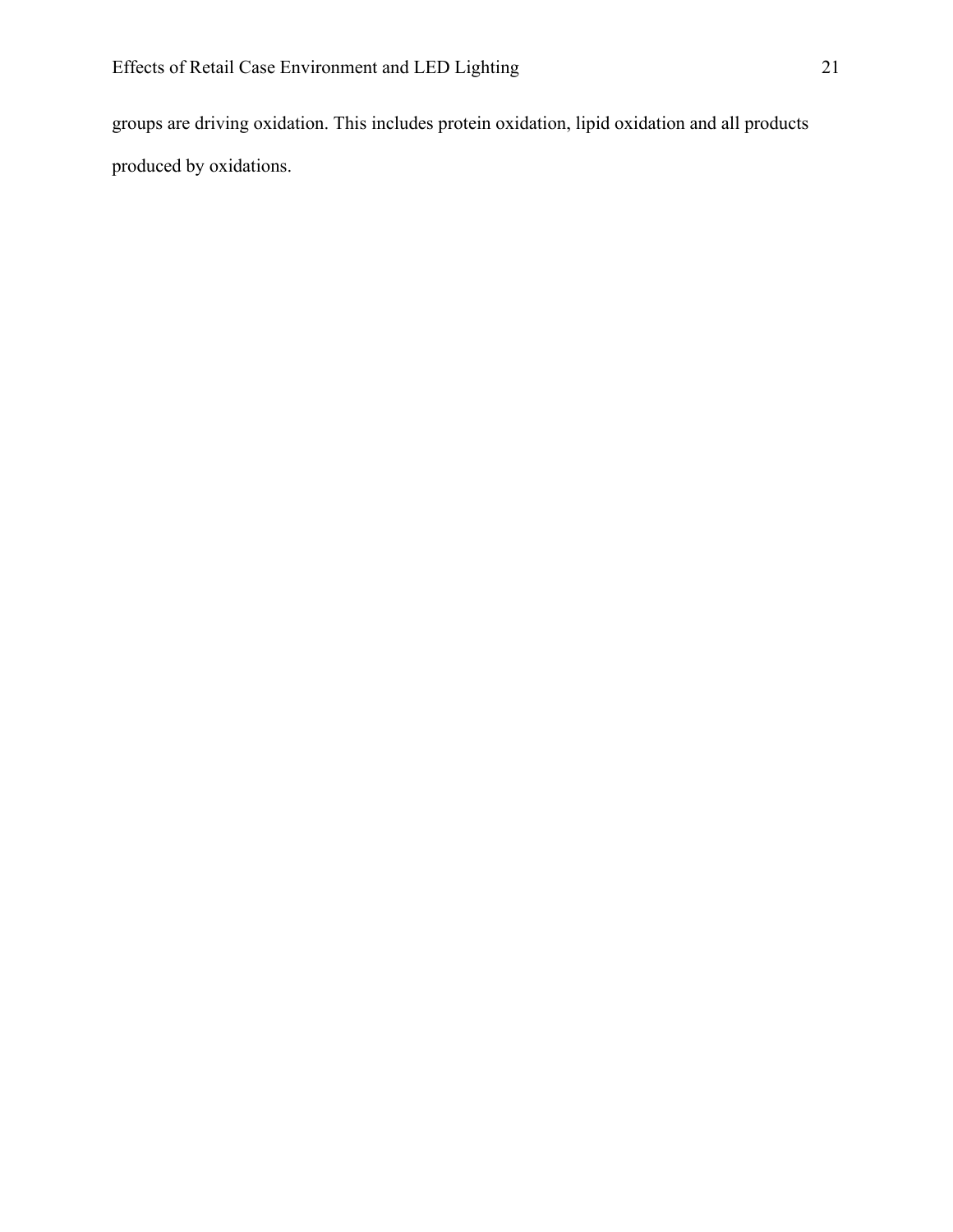**Table 1**: Least square means of TBARS Analysis on beef patties from two retail case styles

and two light sources.

| Treatment           | Malondialdehyde mg/kg |
|---------------------|-----------------------|
| <b>Case Style</b>   |                       |
| <b>Closed Front</b> | 0.389                 |
| Open Front          | 0.412                 |
| <b>SEM</b>          | 0.016                 |
| $P$ -value          | < .0001               |
|                     |                       |
| <b>Lighting</b>     |                       |
| 3000                | 0.421                 |
| 3500                | 0.380                 |
| <b>SEM</b>          | 0.0017                |
| $P$ -value          | < .0001               |
| Note                |                       |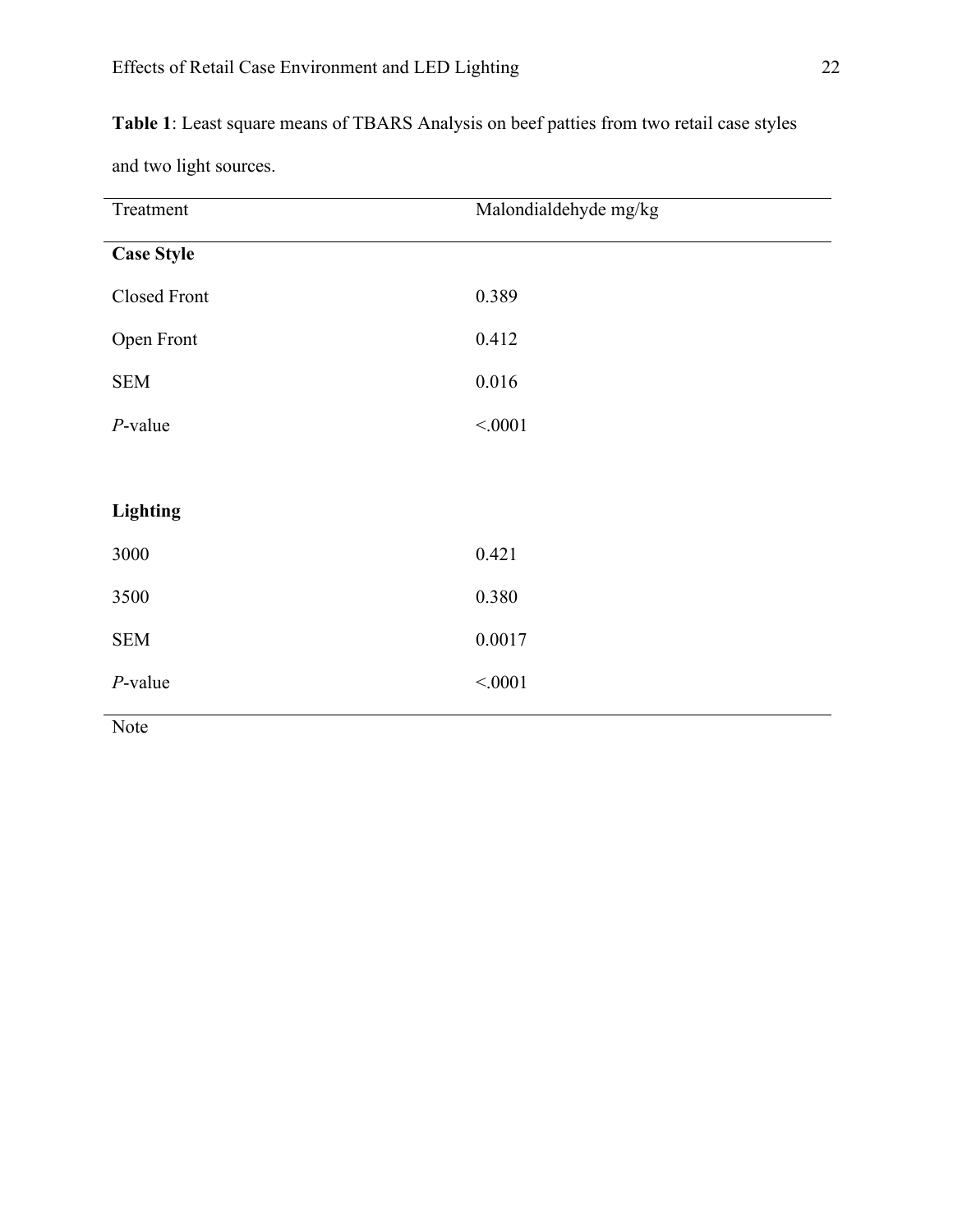| Treatment      | Malondialdehyde mg/kg |
|----------------|-----------------------|
|                |                       |
| $\mathbf{D}0$  | 0.249e                |
| D1             | $0.349^{cd}$          |
| D2             | $0.389$ dd            |
| D <sub>3</sub> | $0.339$ de            |
| D4             | $0.379^{cd}$          |
| D <sub>5</sub> | $0.440^{bc}$          |
| D <sub>6</sub> | $0.516^{ab}$          |
| $\mathbf{D}7$  | $0.544^{\rm a}$       |
| <b>SEM</b>     | 0.03348               |
| $P$ -value     | < .0001               |

**Table 2**: Least square means for Display Days of ground beef for TBARS Analysis

 $\alpha$ <sup>abcd</sup>Least squares means without a common superscript differ (P < 0.05).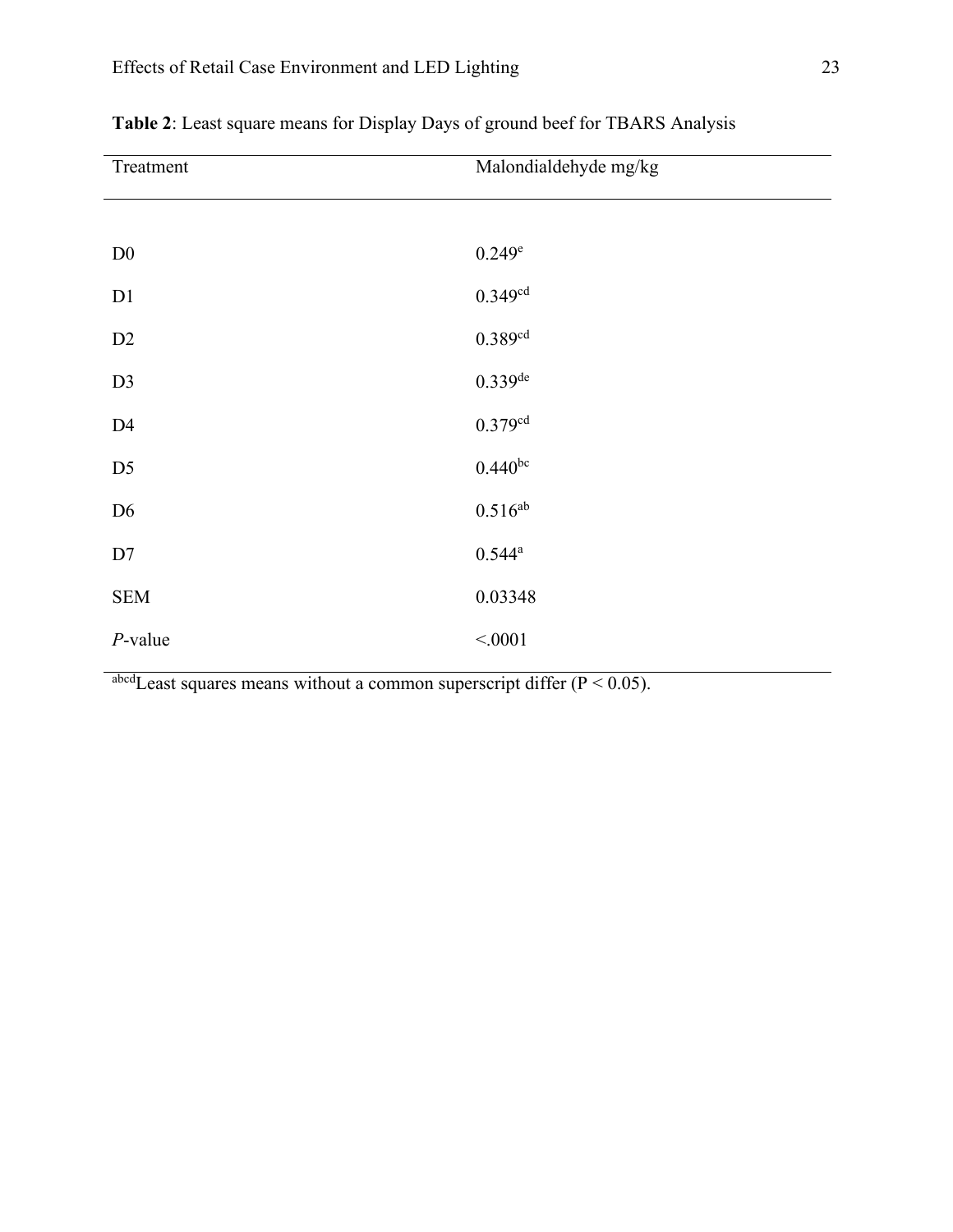**Table 3**. Least square means of the TBARS Analysis of ground beef patties from the

| Treatment    | Malondialdehyde mg/kg |
|--------------|-----------------------|
| Case*Light   |                       |
| Closed Front |                       |
| 3000         | $0.438^{a}$           |
| 3500         | $0.340^{b}$           |
| Open Front   |                       |
| 3000         | $0.404^a$             |
| 3500         | $0.420^{ab}$          |
| <b>SEM</b>   | 0.02367               |
| $P$ -value   | < 0001                |
|              |                       |

interaction between retail case displays and light sources.

abcd Least squares means without a common superscript differ  $(P < 0.05)$ .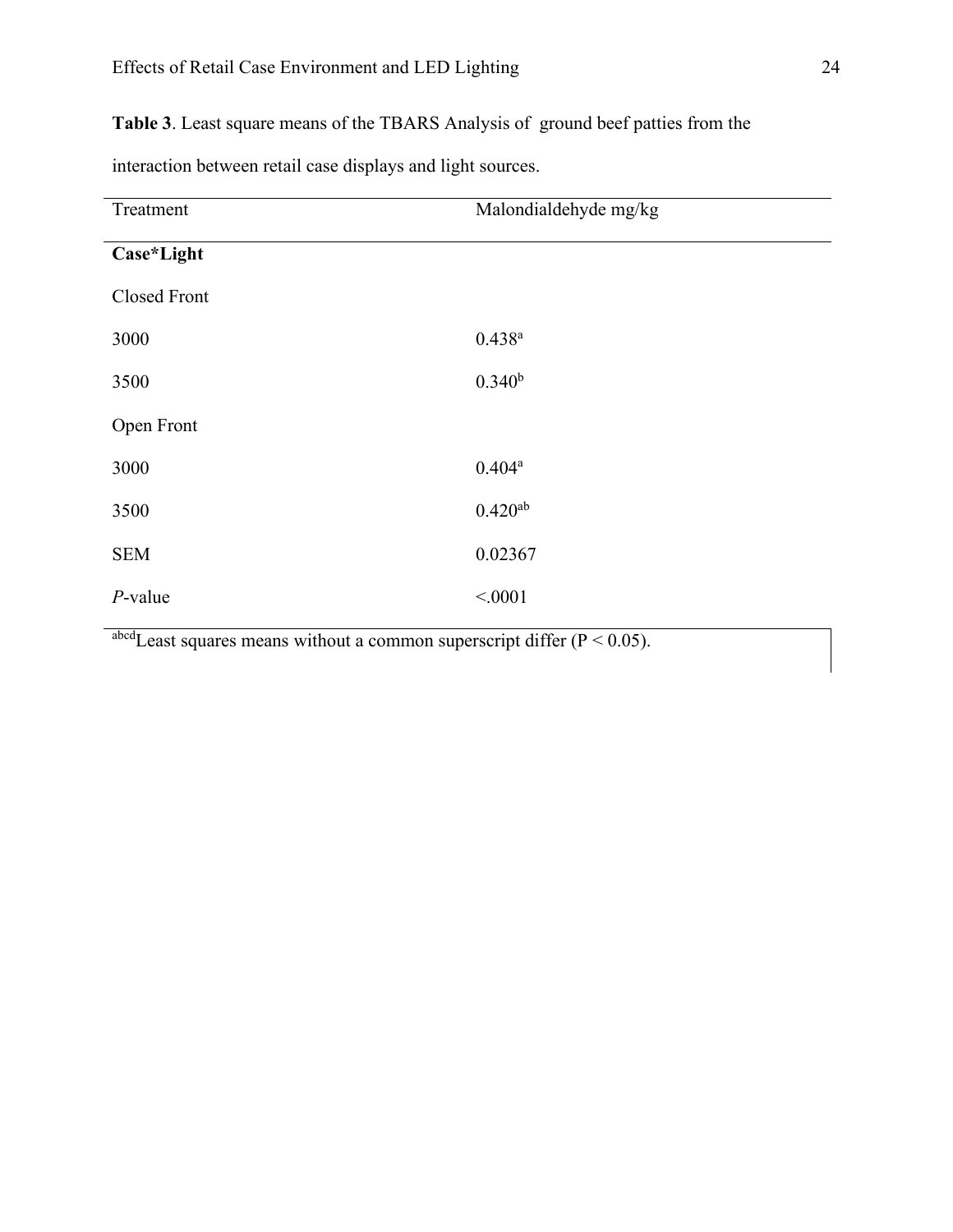# **References**

Atilio de Frias, J., Luo, Y., Zhou, B., Zhang, B., Ingram, D.T., Vorst, K., Brecht, J.K., Stommel, J. (2020) Effect of door opening frequency and duration of an enclosed refrigerated display case on product temperatures and energy consumption. *Food Control,* 111, 107044

Beef Issues Quarterly (2016)

- Brenes, A.L.M., Brown, W., Steinmaus, S., Brecht, J.K., Xie, Y., Bornhorst, E.R., Luo, Y., Zhou, B., Shaw, A., Vorst, K. (2020). Temperature profiling of open- and closeddoored produce cases in retail grocery stores. *Food Control,* 113, 107158.
- Brewer, M. S., and WU, S. Y. (1993). Display, Packaging, and Meat Block Location Effects on Color and Lipid Oxidation of Frozen Lean Ground Beef. *Display, Packaging, and Meat Block Location Effects on Color and Lipid Oxidation of Frozen Lean Ground Beef*, *58*(6), 1219–1236. https://ift.onlinelibrary.wiley.com/doi/10.1111/j.1365-2621.1993.tb06152.x
- Carpenter, C.E., Cornforth, D.P., Whittier, D. (2001). Consumer preferences for beef color and packaging did not affect eating satisfaction. *Meat Science,* 57(4), 359- 363
- Chaomuang, N., Flick, D., and Laguerre, O. (2017, October 19). *Experimental and numerical investigation of the performance of retail refrigerated display cabinets*. Retrieved March 15, 2022.
- Cooper, J.V., Wiegand B.R., Koc, A.B., Schumacher, L., Grun, I., Lorenzen C.L. (2016). RAPID COMMUNICATION: Impact of contemporary light sources on oxidation of fresh ground beef. *Journal of Animal Science,* 94(10), 4457-4462.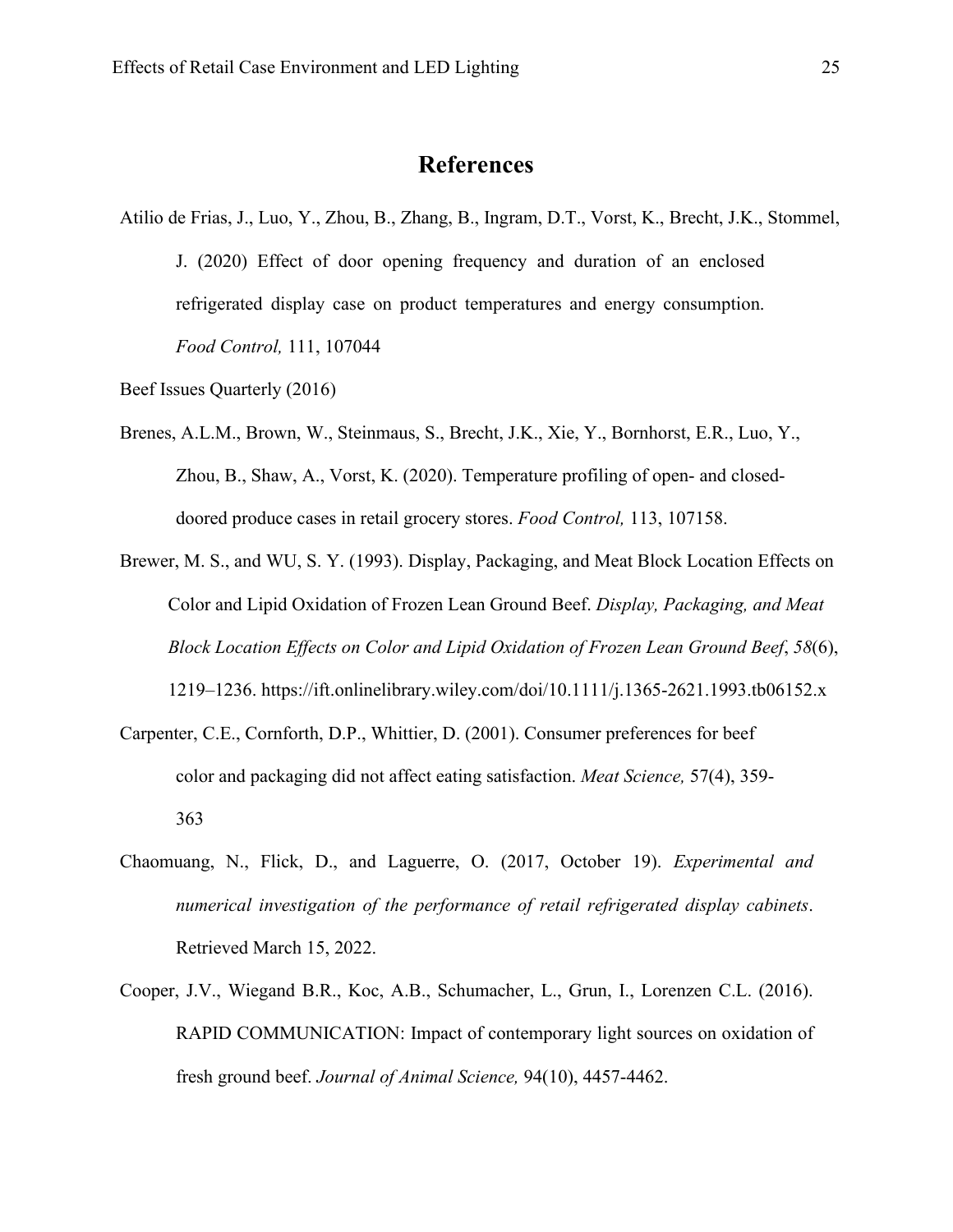- Creswell, J.W., Research Design: Qualitative and Quantitative Approaches, London: SAGE Publications, 1994.
- Djenane, D., Sanchez-Ezcalante, A., Beltran J.A., Roncales, P. (2006). Extension of the Retail Display Life of Fresh Beef Packaged in Modified Atmosphere by Varying Lighting Conditions, *Journal of Food Science,* 66(1)
- Dreyer, H. C. D., Popovska, I. D. P., Yu, Q. U., Hedensterna, C. P. H. (2019). A ranking method for prioritizing retail store food waste based on monetary and environmental impacts.*Journal of Cleaner Production, Volume 210,* page 505-517.
- Frickle, B.A., Becker, B.R., 2010. Doored display cases: they save energy, don't lose sales. ASHRAE J. 52, 18–26.
- Greer, G.G., Jeremiah, E. (1980). Proper Control of Retail Case Temperature Improves Beef Shelf Life. *Journal of Food Protection,* 44(4), 297-299
- Guillén-Sans, R., and Guzmán-Chozas, M. (1998). The thiobarbituric acid (TBA) reaction in foods: a review. *Critical reviews in food science and nutrition*, *38*(4), 315–330. https://doi.org/10.1080/10408699891274228
- Ismail, H. A., Lee, E. J., Ko, K.Y., Ahn, D. U. (2008). Effects of aging time and natural antioxidants in the color, lipid oxidation and volatiles of irradiated ground beef. *Meat Science*, 80(3), 582-591. Retrieved on September 30, 2020 URL
- Kutz, M. (2021). Effects of retail case environment and LED lighting temperature on color of ground beef patties. Animal Science Undergraduate Honors Abstract Retrieved from https://scholarworks.uark.edu/anscuht/49/